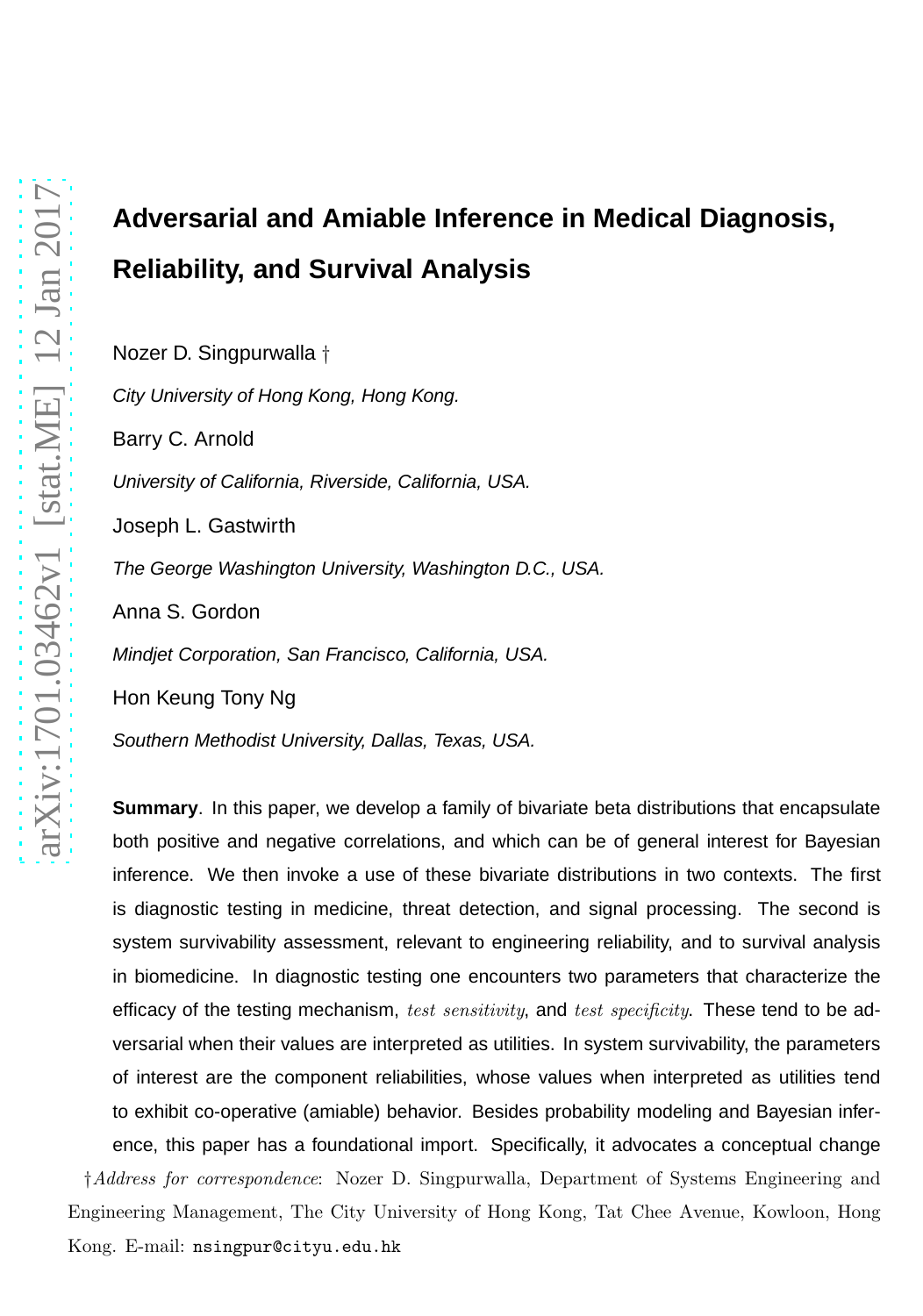in how one may think about reliability and survival analysis. The philosophical writings of de Finetti, Kolmogorov, Popper, and Savage, when brought to bear on these topics constitute the essence of this change. Its consequence is that we have at hand a defensible framework for invoking Bayesian inferential methods in diagnostics, reliability, and survival analysis. Another consequence is a deeper appreciation of the judgment of independent lifetimes. Specifically, we make the important point that independent lifetimes entail at a minimum, a two-stage hierarchical construction.

Keywords: Bayesian inference; Bivariate beta distributions; Chance; de Finetti's Theorem; Independence; Risk analysis; Signal processing; System survivability; Threat detection.

# **0. Introduction: Motivation and Overview**

The work described here is motivated by two scenarios, one from the medical sciences, and the other from systems science. A resolution of the problems posed by these scenarios entails probability modeling and statistical inference, the former spawned by the needs of the latter. This paper demonstrates an interplay between these two specialties as they come together to constitute the spirit of *statistical science*.

In medical diagnosis, and also matters of national security – like threat detection and signal processing – testing for abnormalities using diagnostic instruments plays a key role. Diagnostic tests are characterized by two parameters, *test sensitivity*, *n*, and *test specificity*, θ. There are different ways to interpret these parameters, and interpretation dictates methodology. We interpret  $\eta$  and  $\theta$  as the degree of *propensity* [or *chance*] in the sense of [Popper \(1959\)](#page-31-0) [\[de Finetti \(1937](#page-30-0))], and not as probabilities, as is currently done.

Specifically,  $\eta$  is to be seen as the "tendency" of a diagnostic instrument declaring a diseased individual as diseased, and  $\theta$  as the "tendency" of the instrument declaring a healthy person as healthy. Looking at  $\eta$  and  $\theta$  as propensities provides a proper foundation for making Bayesian inferences about these parameters via probability statements, where probability to us is a two-sided bet in the sense of [de Finetti](#page-30-0) (1937). Were  $\eta$  and  $\theta$  be interpreted as probabilities, and probability interpreted as a two-sided bet, then endowing a prior probability to  $\eta$  and  $\theta$  for the purpose of Bayesian inference is tantamount to assigning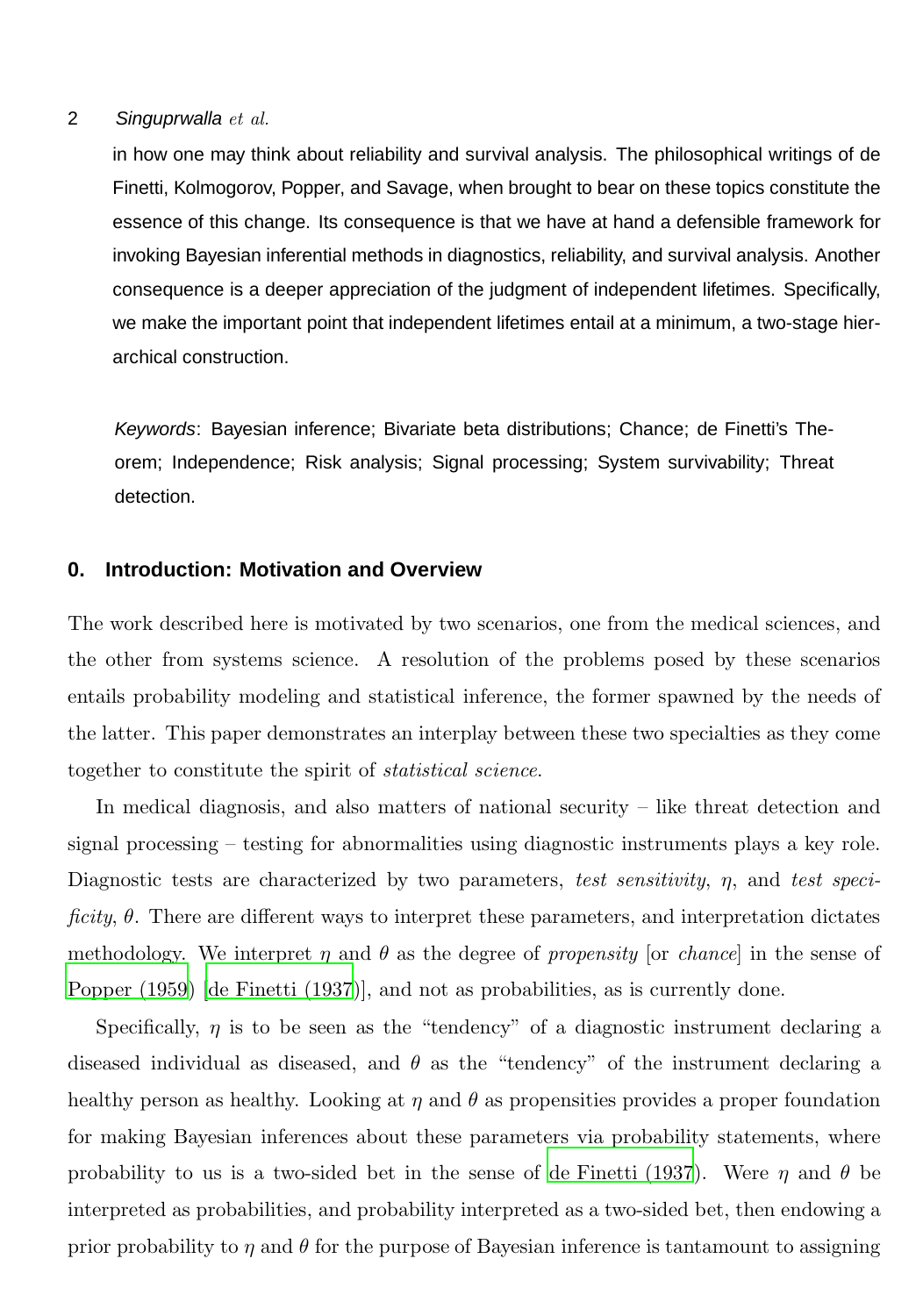Adversarial and Amiable Inference in Medical Diagnosis, Reliability, and Survival Analysis 3 personal probabilities to a personal probability, and this could be a matter of debate, if not flawed.

Irrespective of interpretation, one would want diagnostic instruments with  $\eta$  and  $\theta$  equal to one. However, such instruments are expensive to build, and thus one settles for  $\eta$  and  $\theta$ being close to one. But a caveat here is that  $\eta$  and  $\theta$  are *adversarial* in the sense that an increase in  $\eta$  leads to a decrease in  $\theta$ , and mutatis-mutandis. Indeed, were one to equate the value of a propensity with utility, then the behavior of the two parameters can be likened to a two-person zero-sum game; thus our use of the term *adversarial inference*.

Noting the fact that  $(1 - \theta)$  and  $(1 - \eta)$  are akin to the Type-I and Type-II errors of a Neyman-Pearson test of a hypothesis, one may still be inclined to interpret  $\eta$  and  $\theta$  as probabilities, and declare propensity as another label for probability. However, there is an operational difference. In the Neyman-Pearson scheme, one designs tests with specified errors, whereas a diagnostic test's specificity and sensitivity are the consequences of an instrument's engineered design, which a user likes to estimate. In a sense sensitivity and specificity are more akin to the  $p$ -values of Fisher's significance test. The difference is that whereas p-values help validate a hypothesis, inferences about  $\eta$  and  $\theta$  help assess the efficacy of an instrument. The underlying message here is that in the context of diagnostics, interpreting  $\eta$  and  $\theta$  as propensities and not as probabilities, makes sense because propensities encapsulate the physical characteristics of an instrument, and making inferences about them is a meaningful endeavor. However, in the context of testing hypotheses, such parameters are rightly interpreted as probabilities, because such probabilities encapsulate the consequences of ones inductive behavior in the sense of [Neyman \(1957](#page-31-1)).

Moving to systems science, assessing the *survivability* of multi-component systems – like networks or a biological organism, is of importance. This is because survivability is a key ingredient of a system's performance, where survivability is ones personal probability of an item's propensity to survive (c.f. [Lindley and Singpurwalla, 2002](#page-31-2)). It is often the case that the components of complex systems experience commonalities with respect to attributes like materials, manufacture, the operating environment, etc. A consequence is that propensity to survive of each of the system's components experience a positive dependence. That is, the propensities are *amiable* in the sense that were the values of such propensities viewed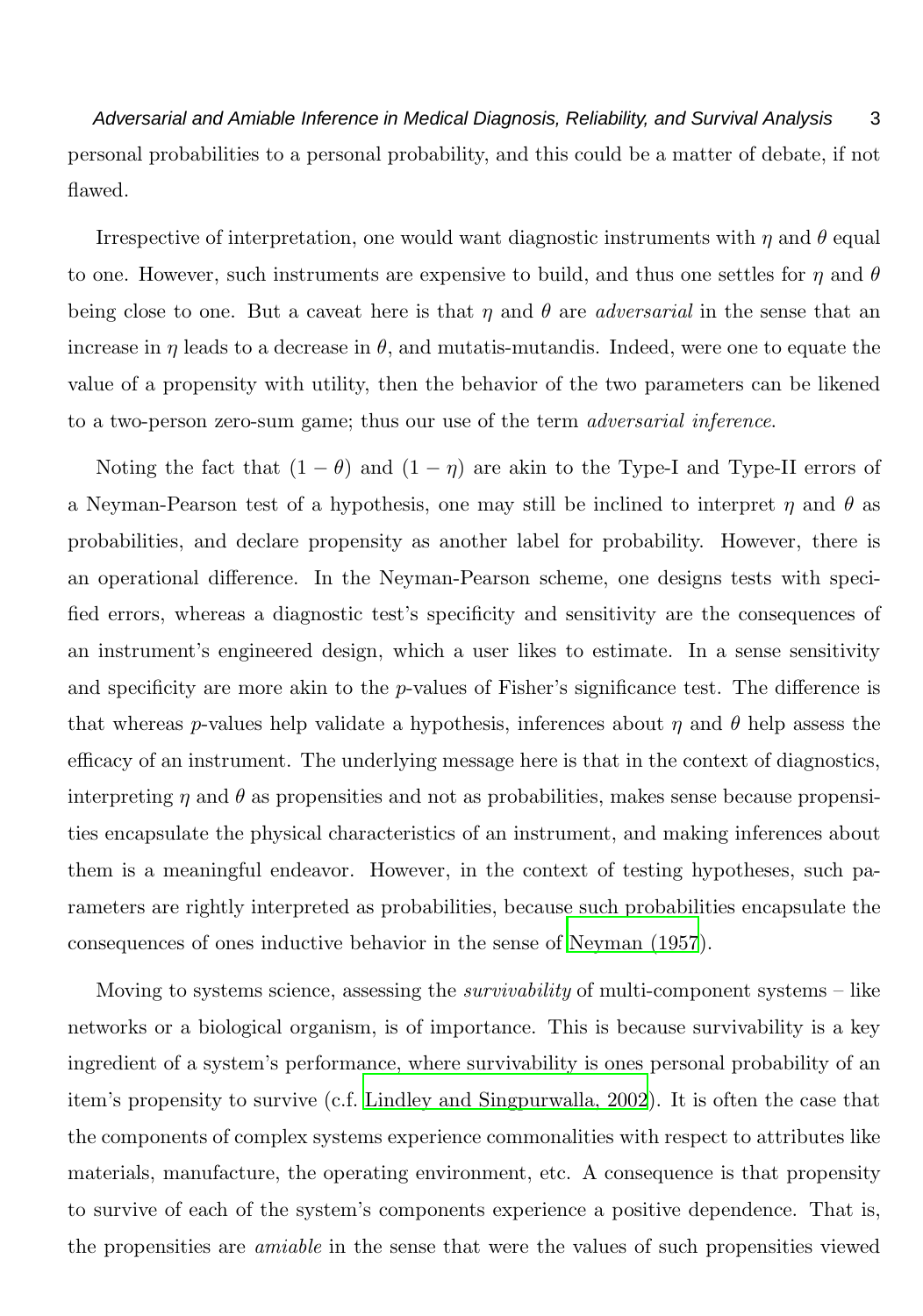as utilities [\(Singpurwalla, 2009](#page-31-3)), then the propensities behave as if they are engaging in a two-person co-operative game. Assessing a system's survivability under the premise of such co-operative behavior, motivates us to label inferences associated with such scenarios as *amiable inference*. Even though our motivation for amiable inference is systems science, we foresee other scenarios wherein positively dependent (unknown) parameters on the unit square may arise.

For statistical inference under the premise of adversarial or amiable parameters, a Bayesian approach seems natural. But to invoke this approach, suitable probability models that encapsulate the game theoretic character of the parameters are needed. There appears to be a dearth of such models, and a purpose of this paper is to fill this void. One such family of models is proposed here in Section 2. But before discussing these models, a perspective on the notion of propensity and its relevance to reliability and survival analysis is appropriate, and this is done in Section 1 below.

The rest of the paper is devoted to invoking the mechanics of the ideas presented in Sections 1 and 2 to the specific problems mentioned above.

# **1. Foundational Issues in Reliability and Risk Analysis**

The relevance of the notion of propensity in the context of diagnostics has been discussed in the previous section of this paper. Here, we discuss its appropriateness in the contexts of reliability theory and survival analysis. There is much precedence to what we say below dating back to the writings of de Finetti, Jeffreys, Kolmogorov, Popper, and Savage. Relating the essence of these writings to the above disciplines is a contribution of this paper to the foundational aspects of reliability, risk, and survival analysis.

The conventional approach for assessing the performance of an item is based on the metric of *reliability*, where reliability is defined as a probability. This is also true of survival analysis. But there are many ways to interpret probability and this is where the foundational issues matter. Irrespective of interpretation, probability models entail unknown parameters that are estimated using frequentist or Bayesian methods. In the paragraph which follows, we make a case for the latter based on relevance to a user. With Bayesian methods, the unknown parameters are endowed with a prior distribution, and the prior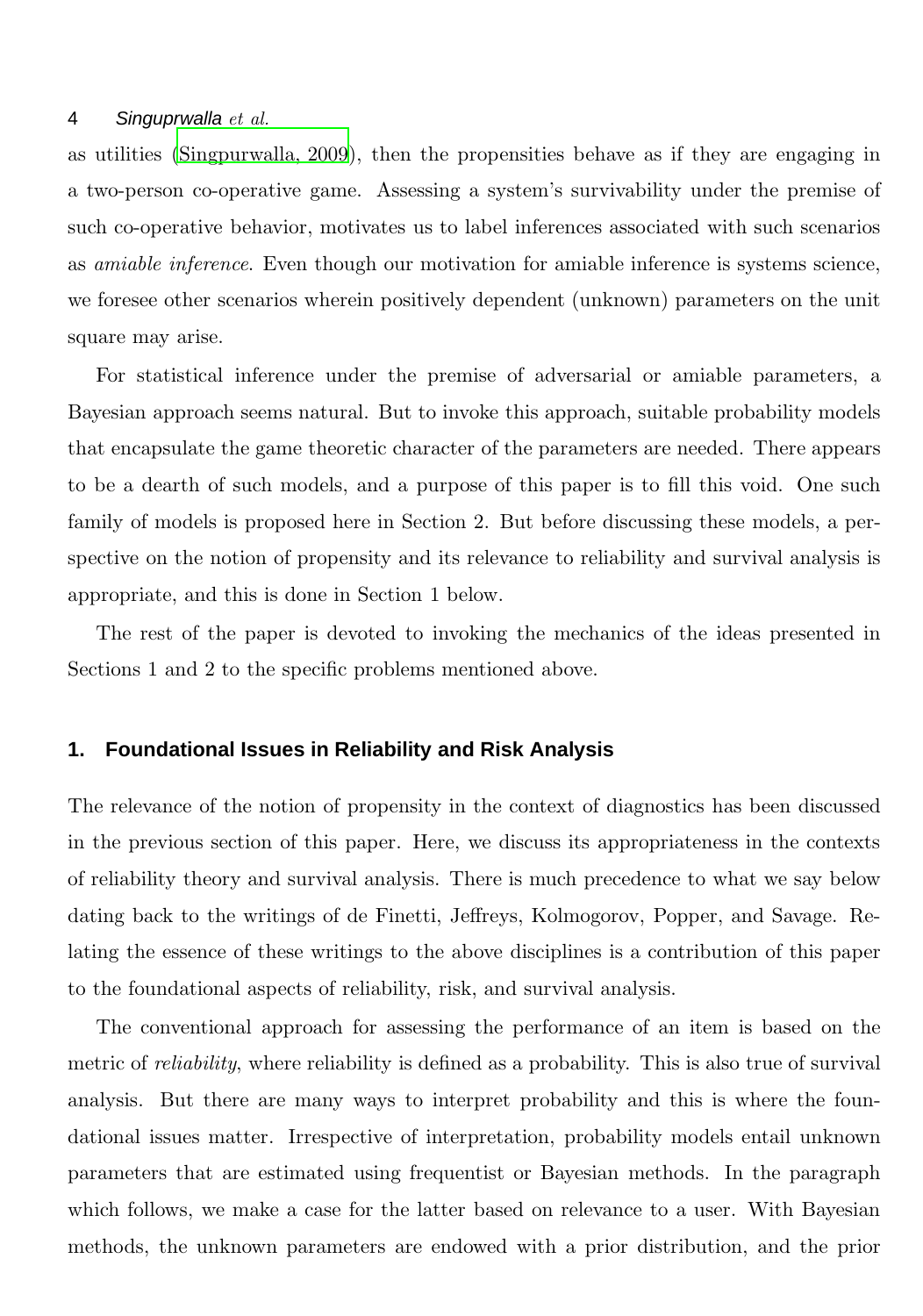Adversarial and Amiable Inference in Medical Diagnosis, Reliability, and Survival Analysis 5 to posterior conversion made via Bayes' Law. A justification for introducing priors and invoking Bayes' Law is de Finetti's celebrated theorem on exchangeable sequences, and without the judgment of exchangeability, inductive inference is not possible. Inherent to de Finetti's theorem is the notion of chance (or propensity), and the essence of the theorem is the existence of a personal probability on this chance. Thus appears the role of propensity in reliability and survival analysis in particular, and more generally, in *applied probability* as well.

To make a case for using Bayesian methods in the contexts of reliability and survival analysis, we start with the claim that it is an item's *survivability* - not its reliability - that should be the metric of performance; see [Singpurwalla \(2006](#page-31-4), p.289). This is because survivability can be operationalized via a two-sided bet, whereas reliability, which entails unknown parameters, cannot be operationalized. Reliability is better interpreted as a *propensity* (or *chance*). Conversationally, by propensity we mean a tendency, or a dispositional property of the physical world which manifests itself as a relative frequency: see [Popper \(1959\)](#page-31-0) or Pierce [in [Miller \(1975\)](#page-31-5)]; also [Kolmogorov \(1969](#page-30-1), p.230). Despite Popper's endless efforts to equate propensity with probability, it has been argued that propensity is not a probability (c.f. [Humphreys, 1985\)](#page-30-2). Probability, to [Kolmogorov \(1969](#page-30-1), p.239) is an undefined primitive, to [Jeffreys \(1961](#page-30-3), p.51) is a logical argument, to [de Finetti \(1937\)](#page-30-0) is a disposition towards a two-sided bet, and to [Savage \(1954](#page-31-6)) is a strength of belief. Because notions like disposition and tendency are metaphysical, the term propensity, like *experience*, may best be seen as an undefined primitive. Support for this point of view is borne out in actuality, because layperson and even engineers are able to conceptualize and talk about reliability on intuitive grounds without an appreciation of its mathematical definition (c.f. [Singpurwalla, 2001\)](#page-31-7). The distinction between probability and propensity is best exposited in de Finetti's theorem on exchangeability mentioned before, wherein one's uncertainty about propensity is encapsulated via a personal probability (which can be operationalized).

The above lines of thinking motivate us to suggest a paradigm change in reliability and survival analysis, by proposing that an item's reliability (as an undefined primitive) be interpreted as its tendency to survive (under specified conditions for a specified period of time), and that its survivability as ones personal probability about this propensity. Sur-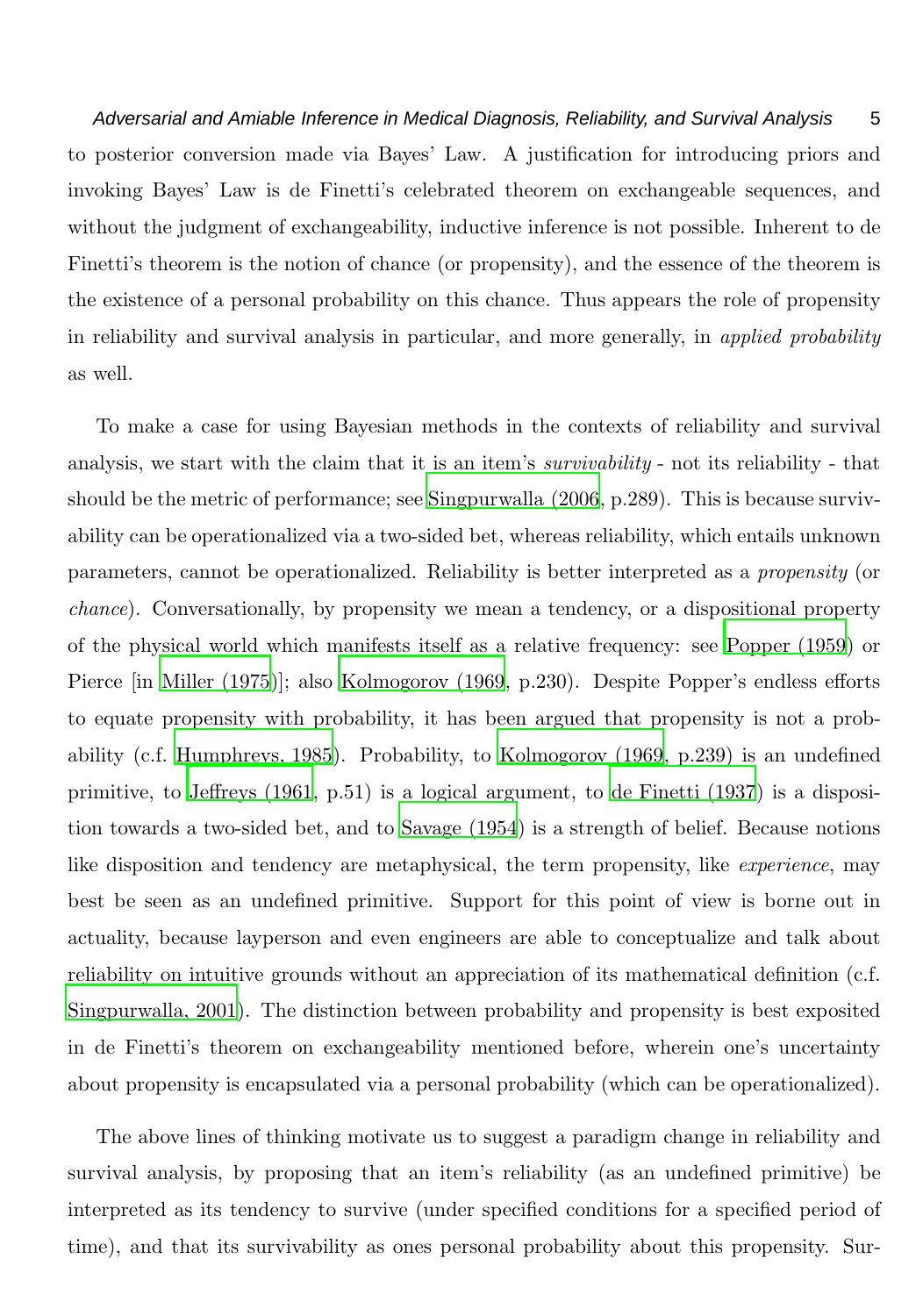vivability being devoid of conditioning parameters is more appealing to a user because its operationalization via a two-sided bet induces transparency. Because survivability is obtained by averaging out reliability over its underlying parameters, reliability now becomes a stepping stone to survivability, and it is survivability that conveys an actionable import. The proposed shift in focus from reliability to survivability constitutes a perspective change in the assurance sciences.

But interpreting reliability (with its unknown parameters) as a propensity does something more fundamental, at least from a conceptual point of view. It paves the path for invoking de Finetti's theorem, and in so doing provides a proper foundation for using Bayesian inferential and decision theoretic methods in reliability and survival analysis. Since the initial writings of [Cornfield \(1969](#page-30-4)), [Arjas \(1993](#page-29-0)), [Barlow and Pereira \(1993](#page-30-5)), and [Spizzichino \(1993](#page-31-8)), such methods have continued to gain much traction. Also noteworthy are several contributions in the monograph edited by [Barlow, Clarotti and Spizzichino \(1993](#page-29-1)).

# **2. A Family of Bivariate Distributions on the Unit Square**

The diagnostic testing scenario of the introductory section spawns the need for a family of bivariate distributions on the unit square with negative dependence. By contrast, the system survivability scenario calls for multivariate distributions on the unit hypercube with positive dependence. Such multivariate distributions are in general difficult to construct, especially if the number of parameters is to be kept down to a minimum. Consequently, we restrict attention to bivariate distributions on the unit square with either positive and/or negative dependence. There is a price to be paid for doing so because it is unclear to us as to how a pairwise modularization of a multi-component system can be constituted to make inference about the entire system. All the same, a consideration of the bivariate case is instructional, and could serve as a first step towards addressing the multi-component case.

An archetypal strategy for constructing bounded bivariate distributions is the one adopted by Olkin and Liu  $(2003)$  – henceforth  $(OL)^+$ , and also by Arnold and Ng  $(2011)$  – henceforth  $AN(n)$ . Here, one starts with n independent gamma distributed random variables  $U_i$ , with a scale (shape) parameter  $1(\alpha_i)$ ,  $i = 1, 2, ..., n$ . The  $(OL)^+$  construction has  $n = 3$ ;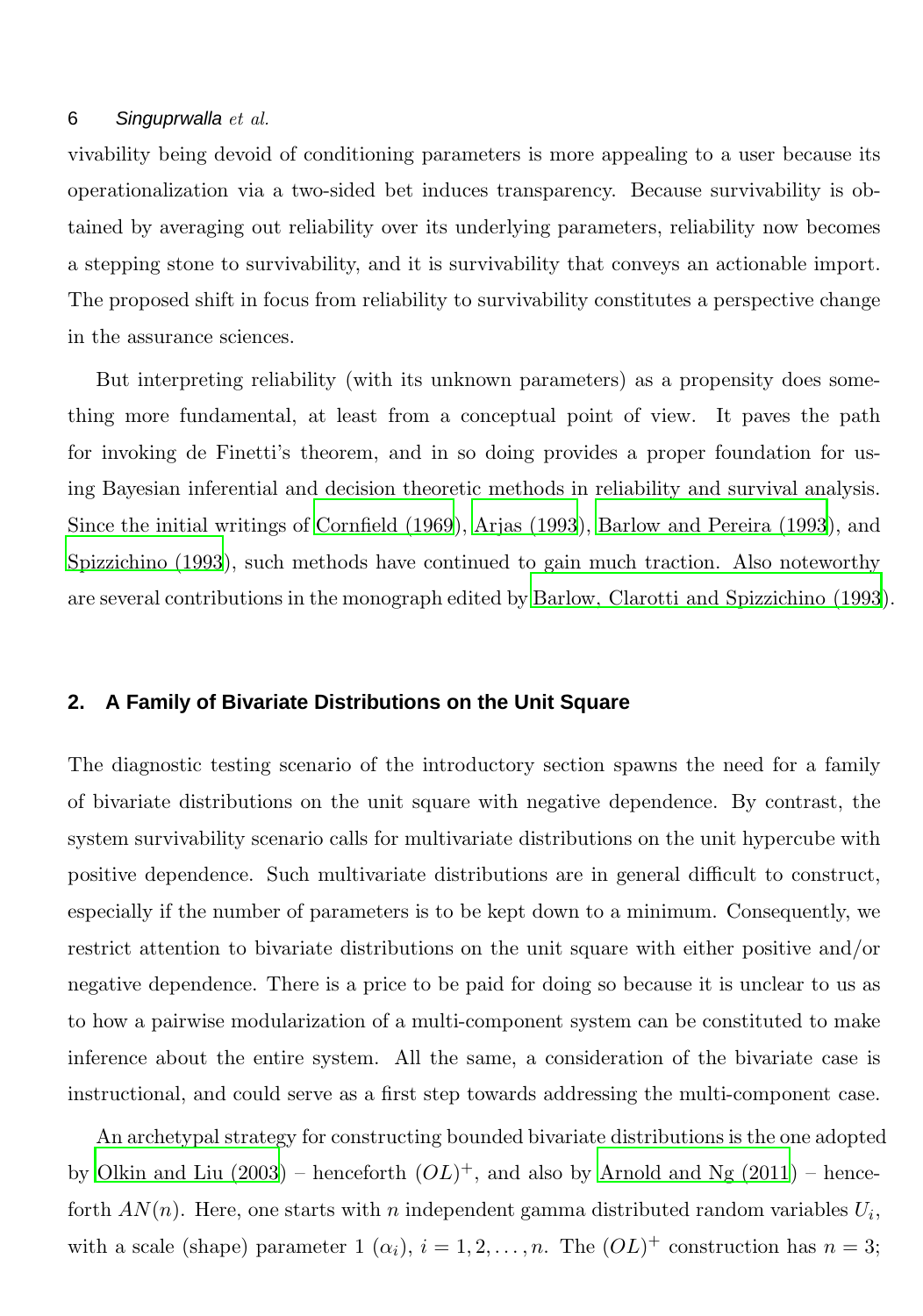Adversarial and Amiable Inference in Medical Diagnosis, Reliability, and Survival Analysis 7 it starts by considering the bivariate random variable  $(X, Y)$ , where

$$
X \stackrel{\text{def.}}{=} \frac{U_1}{U_1 + U_3} \text{ and } Y \stackrel{\text{def.}}{=} \frac{U_2}{U_2 + U_3}.
$$

The distribution of  $X[Y]$  is a beta (distribution of the first kind) on [0, 1] with parameters  $(\alpha_1, \alpha_3)$   $[(\alpha_2, \alpha_3)]$ ; it is denoted  $\mathcal{B}(\alpha_1, \alpha_3)$  [ $\mathcal{B}(\alpha_2, \alpha_3)$ ]. The joint distribution of  $(X, Y)$  is a bivariate beta on the unit square with a positive correlation, covering the entire range of 0 and 1. [Jones \(2001](#page-30-6)) has also obtained this distribution but via a different line of construction. Other examples of bivariate distributions with beta marginals appear in [Gupta and Wong \(1985](#page-30-7)), [Nadarajah and Kotz \(2005](#page-31-10)), [Nadarajah](#page-31-11) (2009), [Balakrishnan and Lai \(2009](#page-29-3)) and Gupta, Orozco-Castañeda and Nagar (2010). Like the bivariate beta distribution of Jones-Olkin-Liu, these distributions also exhibit positive dependence. Whereas such distributions are suitable for what we have labeled amiable inference, adversarial inference requires bivariate distributions with negative dependence. The wellknown bivariate Dirichlet distribution has a negative correlation and beta marginals, but the range of possible values that the variables take is restricted, because of the requirement that they sum to one. Its suitability as a vehicle for inference in diagnostic testing is therefore limited. Fortunately, by a simple *complementation* of one of the variables in the  $(OL)^+$  construction, we can obtain a bivariate beta distribution on the unit square with a negative correlation. We denote this distribution  $(OL)^-$ ; the superscripts  $+(-)$  associated with the  $(OL)$  style constructions denote positive (negative) correlation. To summarize, the bivariate random variable  $(X, 1-Y)$  [or equivalently  $(1-X, Y)$ ] has the  $(OL)^-$  distribution, and this distribution is suitable candidate for the adversarial inference needs of diagnostic testing.

Since  $(1 - Y) = U_3/(U_2 + U_3)$ , we are motivated to consider expanded versions of the  $(OL)$  strategy to construct bivariate beta distributions on the unit square with both positive and negative correlations. This is indeed the motivation behind the [Arnold and Ng \(2011](#page-29-2)),  $AN(5)$ , construction for which  $n = 5$ . Here,

$$
X_1 \stackrel{def.}{=} \frac{U_1 + U_3}{U_1 + U_3 + U_4 + U_5} \text{ and } Y_1 \stackrel{def.}{=} \frac{U_2 + U_4}{U_2 + U_3 + U_4 + U_5},
$$

from which it follows that  $X_1 \sim \mathcal{B}(\alpha_1 + \alpha_3, \alpha_4 + \alpha_5)$  and  $Y_1 \sim \mathcal{B}(\alpha_2 + \alpha_4, \alpha_3 + \alpha_5)$ . Furthermore, by a judicious choice of  $\alpha_i$ ,  $i = 1, \ldots, 5$ , both positive and negative correlations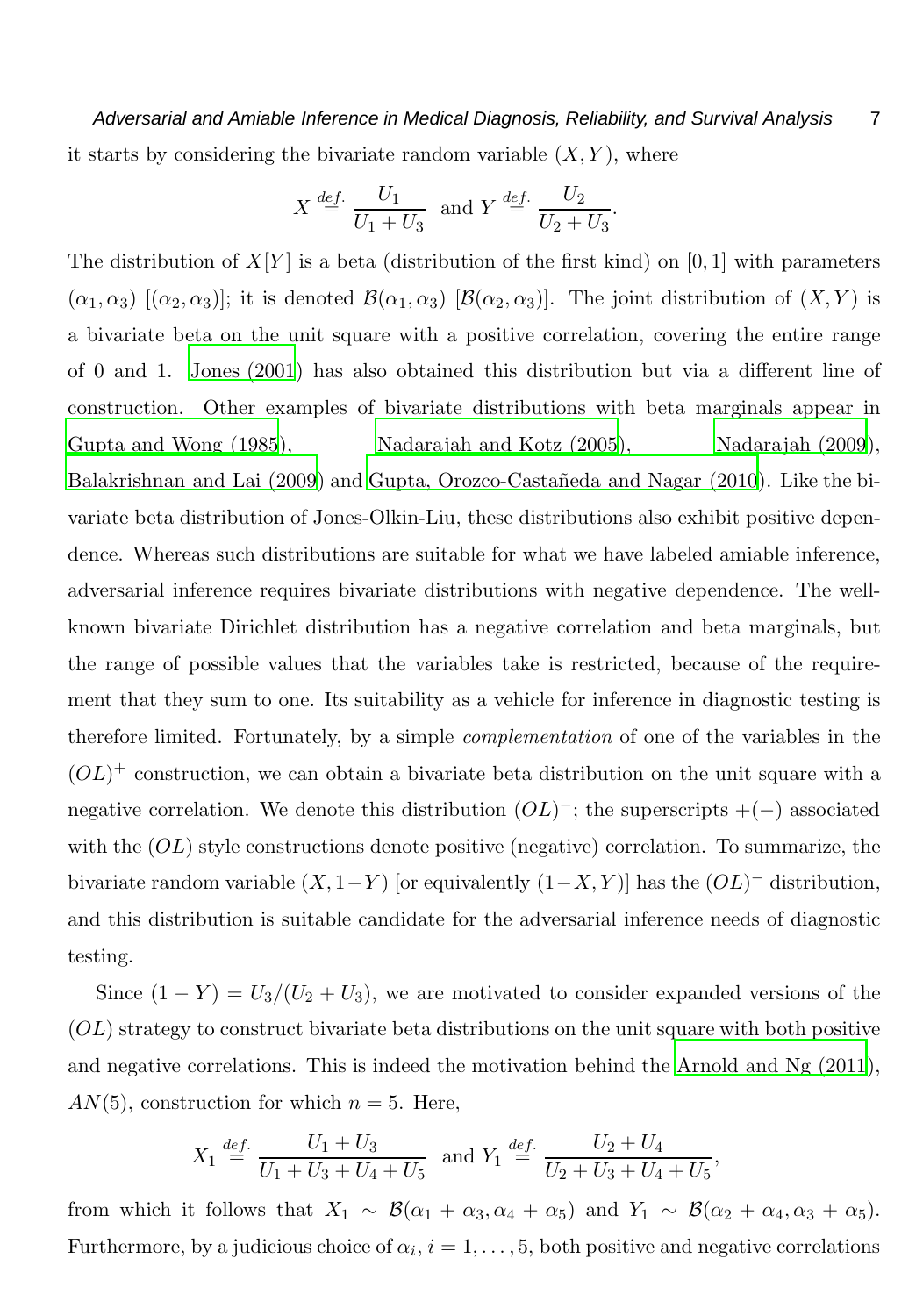can be induced.

The  $AN(5)$  distribution introduced above has some attractive properties. For example, with  $\alpha_1 = \alpha_2 = 0$ , it yields the bivariate Dirichlet distribution of [Balakrishnan and Lai \(2009](#page-29-3)), and for  $\alpha_3 = \alpha_4 = 0$ , it collapses to the  $(OL)^+$  distribution. A drawback of the  $AN(5)$  construction is that it does not encompass the  $(OL)^$ distribution, nor will it encompass, for  $n = 3$ , constructions based on complementation of the type  $(1 - X, Y)$  and  $(1 - X, 1 - Y)$ . Such lack of closure motivates us to seek a further expansion of the  $AN(5)$  construction in the hope of generating a more encompassing family of bivariate beta distributions. This topic is delegated to the Appendix, with the comment that closure properties are relevant to Bayesian inference because they provide flexibility regarding the choice of prior distributions.

In the next two sections, we show how the material of this section can be used to discuss inference in diagnostics and system survivability. Whereas out approach to inference is Bayesian, it is not our intent to convey the impression that Bayesian approaches are the only viable ones for addressing the matter of adversarial and amiable inference. Our choice for a Bayesian approach is dictated by the considerations of Section 1.

# **3. Adversarial Inference in Diagnostic Testing**

Diagnostic tests which play a key role in matters ranging from medicine to mathematical finance, are imperfect. For example, a test to detect antibodies of AIDS will occasionally diagnose a disease-free individual as being diseased, or will fail to diagnose a diseased individual (c.f. [Gastwirth, 1987](#page-30-9)). Diagnostic tests that perform perfectly are sometimes available, such tests are called *confirmatory tests*. The less reliable, but cost-effective tests, are called *screening tests*. Our focus here is on screening tests whose efficacy we endeavor to address. As stated, the efficacy of screening tests is characterized by the two adversarial parameters, sensitivity  $\eta$ , and specificity  $\theta$ . Notwithstanding the several foundational issues on diagnostics raised by [Dawid \(1976\)](#page-30-10) in his insightful paper, our goal is to develop an inferential mechanism for these parameters accounting for their adversarial nature.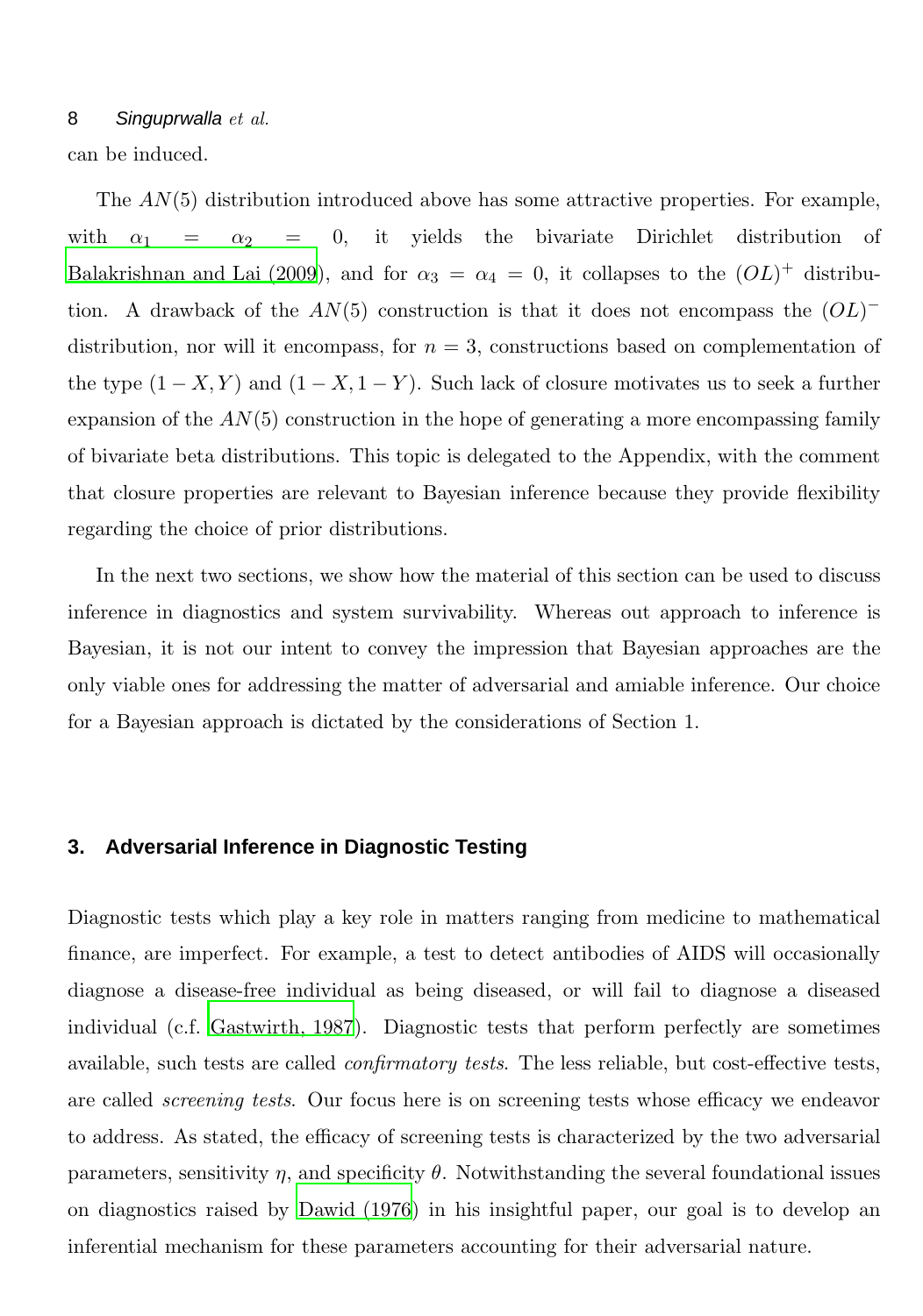Let D denote the event that an individual is actually diseased, and  $\bar{D}$  the complement of D. The truth or falsity of D is affirmed by a confirmatory test. Let  $S(\bar{S})$  denote the event that a screening test declares an individual diseased (not diseased). Let  $\pi = \Pr(D)$  be the probability (propensity) that a randomly chosen individual has the disease in question;  $\pi$  is called the *disease prevalence*. Were  $\eta$  and  $\theta$  be interpreted as probabilities, then  $Pr(S|D)$  and  $Pr(S|D)$  are indeed  $\eta$  and  $\theta$ , the sensitivity and specificity, respectively, of the screening test. Whereas  $\eta$  and  $\theta$  encapsulate the quality of the screening test,  $Pr(D|S) = \Lambda$  and  $Pr(\bar{D}|\bar{S}) = \Psi$ , encapsulate the predictive ability of the screening test. The parameters  $\Lambda$ (Ψ) are known as the *predictive value* of *a positive (negative) screening test*.

Interpreting  $\eta$  and  $\theta$  as probabilities, a Bayesian approach for inference about  $\pi$ ,  $\eta$  and  $\theta$ , was proposed by [Gastwirth, Johnson and Reneau \(1991\)](#page-30-11) – henceforth GJR (1991) – based on independent beta prior distributions on  $\eta$  and  $\theta$ . A similar approach was taken by [Pereira and Pericchi \(1990](#page-31-12)). Besides a philosophical objection to endowing probabilities to probabilities, such priors do not account for the adversarial character of  $\eta$  and  $\theta$ . The posterior distributions of  $\pi$ ,  $\eta$  and  $\theta$  are then used by GJR (1991) approach to induce the posterior distribution of  $\Lambda$  and  $\Psi$ . The GJR (1991) analysis based on screening data from AIDS patients, concluded that unless  $\eta$  and  $\theta$  are precisely known, inferences about  $\pi$ ,  $\Lambda$ and  $\Psi$  are not credible. Thus, credible inferences about  $\eta$  and  $\theta$  are important, and our aim here is to work towards this goal. Our point of departure from the GJR (1991) is the use of joint priors on  $\eta$  and  $\theta$  that incorporate negative dependence, and the use of confirmatory (instead of screening) test data to develop our inferential mechanism. With  $\eta$ and  $\theta$  interpreted as propensities, inferences about  $\Lambda$  and  $\Psi$  entail a strategy that is different from that of GJR (1991), and also that of [Pereira and Pericchi](#page-31-12) (1990). This is articulated later in Section 3.5.

The prior distributions chosen here are the  $(OL)$ <sup>-</sup> distribution and the  $AN(5)$  distribution with parameters so chosen that  $\eta$  and  $\theta$  are negatively correlated. Recall that the  $AN(5)$  family of distributions does not encompass the  $(OL)$ <sup>-</sup> distribution. We have chosen the  $AN(5)$  distribution instead of the more generalized bivariate beta  $(GBB)$  distribution – namely the  $AN(8)$  family of the Appendix – because the more parsimonious nature of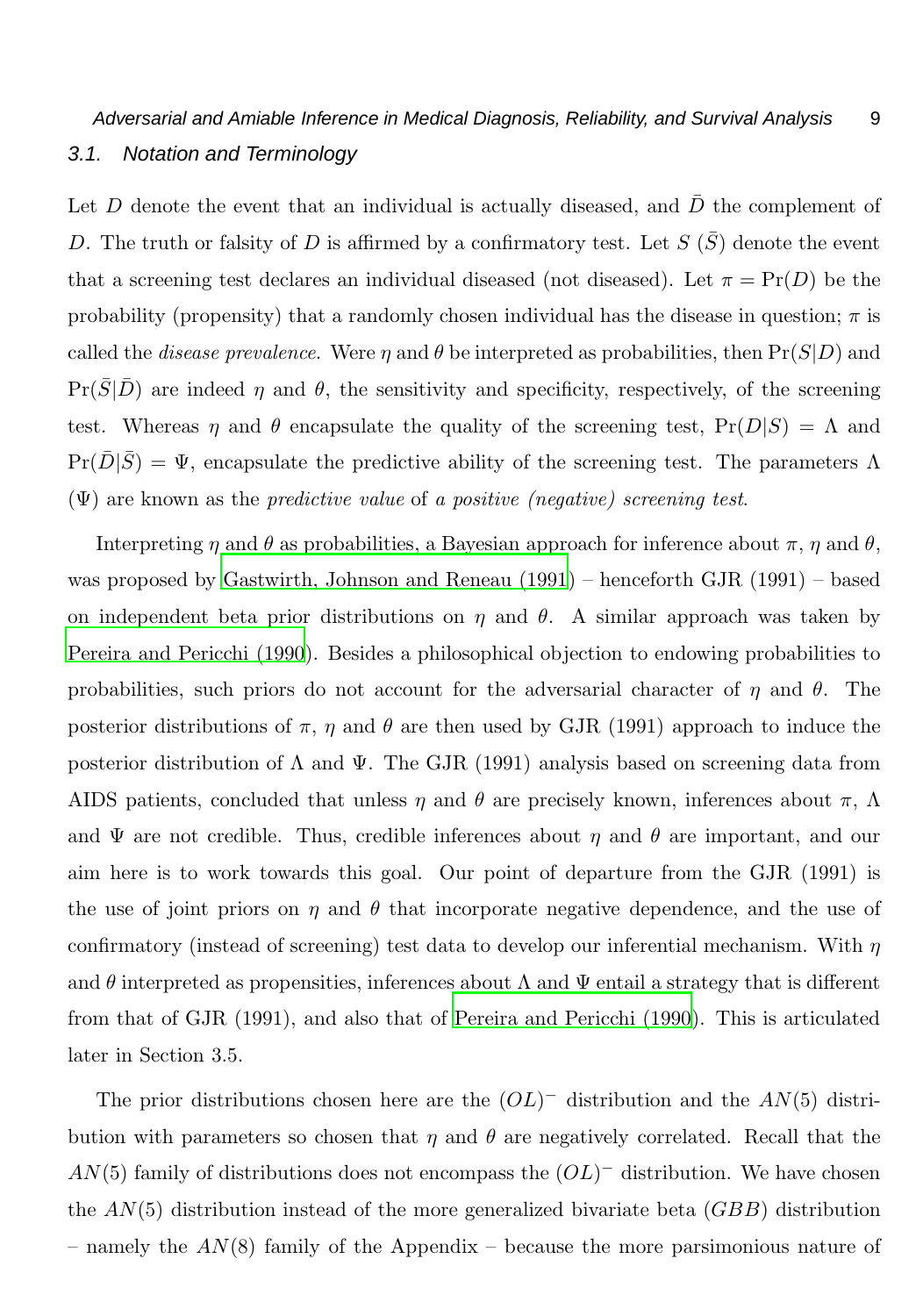the  $AN(5)$  construction eases the computational burden. For convenience, we shall denote by  $h(\eta, \theta; \cdot)$  the joint probability density function of the  $AN(5)$  bivariate beta distribution, and by  $h_1(\eta; \cdot)$  and  $h_2(\theta; \cdot)$  its marginal density functions. This is because a closed form expression for the joint density function is not available. The marginal densities  $h_1(\eta; \cdot)$  and  $h_2(\theta; \cdot)$  are of course beta. The joint probability density function of the  $(OL)^-$  bivariate beta distribution is available in closed form; it will be given in Section 3.3.

#### 3.2. Test Design and Likelihood

Suppose that a sample of size  $n$  is chosen at random from a population of interest, and a confirmatory test given to each subject. This is in contrast to the sampling plan considered by GJR (1991) who give a confirmatory test only to individuals who screen positive.

Let  $N_1[N_2]$  be the number of individuals declared  $D[D]$  by the confirmatory test. Note that  $N_1 + N_2 = n$ , and that

$$
\Pr(N_1 = n_1 | \pi; n) = {n \choose n_1} \pi^{n_1} (1 - \pi)^{n - n_1}, \quad 0 < \pi < 1, n_1 = 0, 1, \dots, n,
$$

or equivalently

$$
\Pr(N_2 = n - n_1 | \pi; n) = {n \choose n - n_1} (1 - \pi)^{n - n_1} \pi^{n_1}, \quad 0 < \pi < 1, n_1 = 0, 1, \dots, n.
$$

The  $N_1$  individuals who test positive are then given the screening test whose efficacy we wish to assess. Let  $K_1[N_1 - K_1]$  be the number of diseased individuals who are declared diseased [not diseased] by the screening test. Clearly,

$$
\Pr(K_1 = k_1 | N_1 = n_1; \eta) = \binom{n_1}{k_1} \eta^{k_1} (1 - \eta)^{n_1 - k_1}, \quad 0 < \eta < 1, k_1 = 0, 1, \dots, n_1.
$$

Similarly, let  $K_2[n - N_1 - K_2]$  be the number of non-diseased individuals who are declared non-diseased [diseased] by screening test. Then,

$$
\Pr(K_2 = k_2 | N_1 = n_1; \theta) = \binom{n - n_1}{k_2} \theta^{k_2} (1 - \theta)^{n - n_1 - k_2}, \quad 0 < \theta < 1, k_2 = 0, 1, \dots, n - n_1.
$$

Thus, the results of the confirmatory and the screening tests given to  $n$  individuals, yield as data the quantities  $n_1$ ,  $k_1$  and  $k_2$ . Both  $K_1$  and  $K_2$  depend on  $N_1$ , where  $N_1$  is random. Thus,  $K_1$  and  $K_2$  are *conditionally* (given  $N_1$ ) independent, but unconditionally, they are dependent, this being the case irrespective of whether we condition or not on  $\eta$  and  $\theta$ .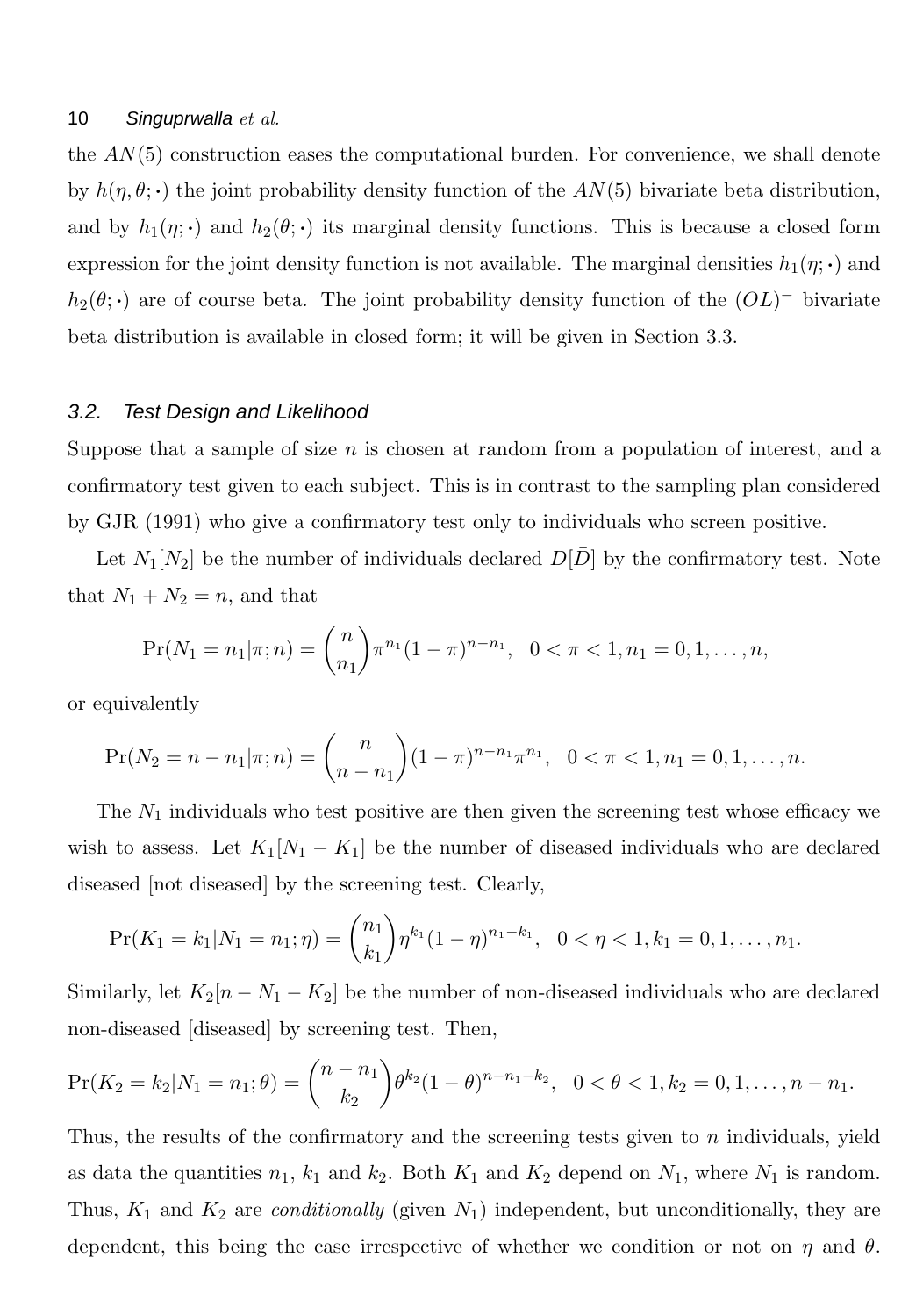Adversarial and Amiable Inference in Medical Diagnosis, Reliability, and Survival Analysis 11 In what follows, we assume the independence of  $K_1$  and  $K_2$  conditional on  $N_1$ ,  $\eta$ , and  $\theta$ ; this assumption is meaningful. Under the above assumption of conditional independence, a likelihood for  $\pi$ ,  $\eta$ , and  $\theta$ , with  $n_1$ ,  $k_1$  and  $k_2$  as observed data, can be inducted via the following probability model (under the philosophical *principle of conditionalization*):

$$
\Pr(K_2 = k_2, K_1 = k_1, N_1 = n_1 | \pi, \eta, \theta)
$$
  
= 
$$
\Pr(K_2 = k_2 | N_1 = n_1, \theta) \cdot \Pr(K_1 = k_1 | N_1 = n_1, \eta) \cdot \Pr(N_1 = n_1 | \pi)
$$
  
= 
$$
{n \choose n_1} {n_1 \choose k_1} {n - n_1 \choose k_2} \theta^{k_2} (1 - \theta)^{n - n_1 - k_2} \cdot \eta^{k_1} (1 - \eta)^{n_1 - k_1} \cdot \pi^{n_1} (1 - \pi)^{n - n_1}.
$$

#### 3.3. Posterior Analysis

Since  $\pi$ , the disease prevalence parameter, is in no way influenced by the quality of the screening instrument, the prior on  $\pi$  is assumed to be independent of the joint prior on  $\eta$ and  $\theta$ . It is taken to be a beta distribution with parameters  $\alpha$  and  $\beta$ . As mentioned before, the joint priors on  $\eta$  and  $\theta$  are

(i) the  $(OL)$ <sup>-</sup> distribution whose probability density function is:

$$
g(\eta,\theta;\alpha_1,\alpha_2,\alpha_3) \propto \frac{\eta^{\alpha_1-1}(1-\eta)^{\alpha_2+\alpha_3-1}\theta^{\alpha_1+\alpha_3-1}(1-\theta)^{\alpha_2-1}}{[1-\eta(1-\theta)]^{\alpha_1+\alpha_2+\alpha_3}},
$$

for  $0 < \eta, \theta < 1$ , with marginals  $g_1(\eta; \alpha_1, \alpha_3)$  and  $g_2(\theta; \alpha_2, \alpha_3)$ , which are beta distributions, and

(ii) the  $AN(5)$  distribution with joint and marginal probability density functions  $h(\eta, \theta; \cdot)$ ,  $h_1(\eta; \cdot)$  and  $h_2(\theta; \cdot)$ , respectively.

The above priors and the likelihood, yield the joint posterior distribution of  $\pi$ ,  $\eta$ , and  $\theta$ as:

$$
\Pr(\pi, \eta, \theta; \mathbf{d}) \propto \mathcal{L}(\pi, \eta, \theta; \mathbf{d}) g(\eta, \theta; \cdot) \mathcal{B}(\pi; \alpha, \beta), \text{ or as}
$$

$$
\propto \mathcal{L}(\pi, \eta, \theta; \mathbf{d}) h(\eta, \theta; \cdot) \mathcal{B}(\pi; \alpha, \beta).
$$

depending on whether the  $AN(5)$  or the  $(OL)^-$  distribution is used as prior; here, the data is  $\mathbf{d} = (n, n_1, k_1, k_2)$ , and  $\mathcal{B}(\pi; \alpha, \beta)$  is the beta prior on  $\pi$ .

Since  $\pi$  factors out in the likelihood, and since its prior is assumed to be independent of joint prior of  $\eta$  and  $\theta$ , the posterior distribution of  $\pi$  falls out as  $\mathcal{B}(\pi; \alpha + n_1, \beta + n - n_1)$ .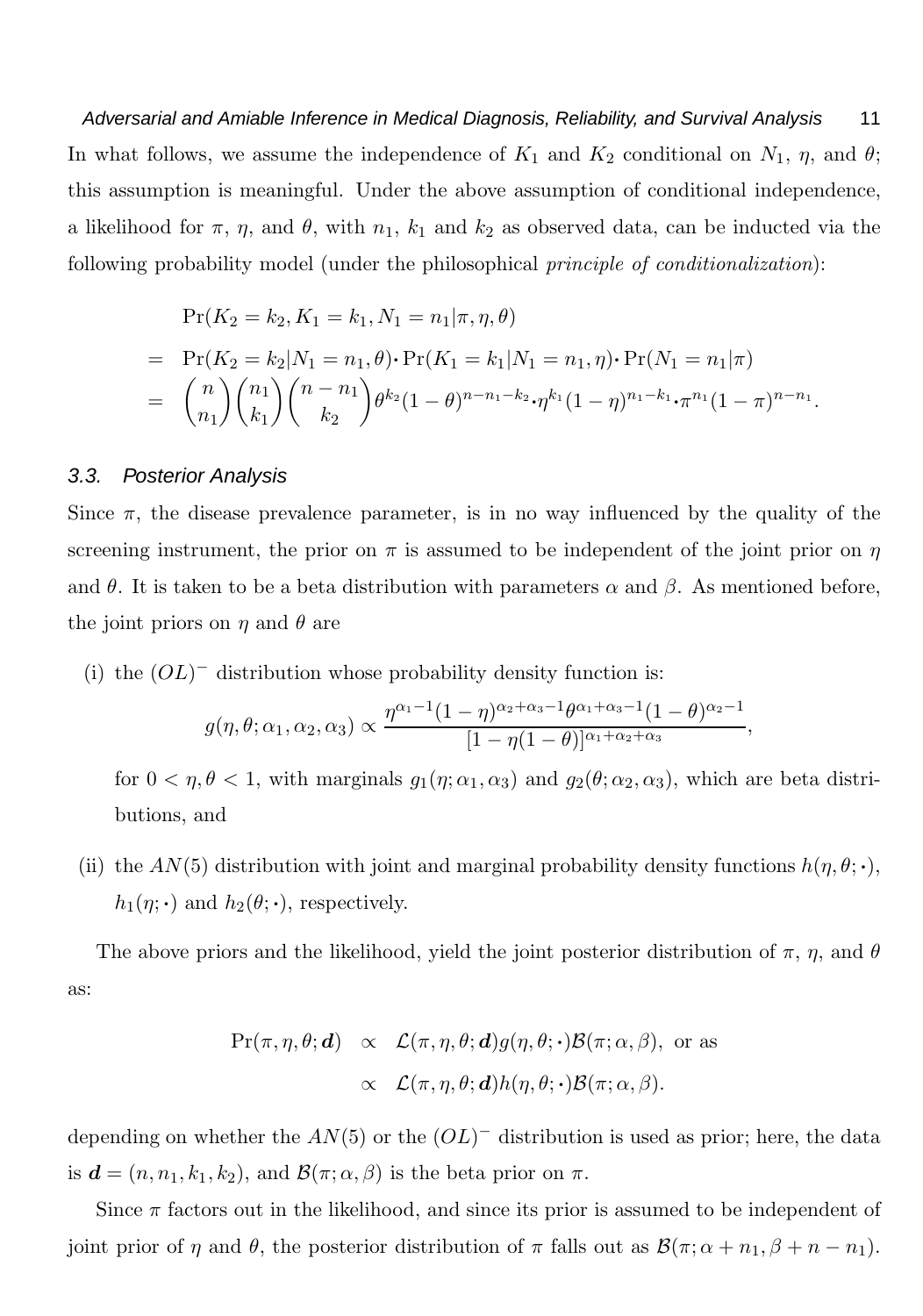Consequently, the joint posterior distribution of  $\eta$  and  $\theta$  is:

$$
\Pr(\eta, \theta; \mathbf{d}) \propto \theta^{k_2} (1-\theta)^{n-k_1-k_2} \eta^{k_1} (1-\eta)^{n_1-k_1} \cdot g(\eta, \theta; \cdot), \text{ or}
$$

$$
\propto \theta^{k_2} (1-\theta)^{n-k_1-k_2} \eta^{k_1} (1-\eta)^{n_1-k_1} \cdot h(\eta, \theta; \cdot).
$$

This joint posterior distribution is not available in closed form, irrespective of the choice of the prior. Thus,  $Pr(\eta, \theta; \mathbf{d})$  is to be assessed numerically. A direct approach is to construct an  $m \times m$  sized grid over the unit square, and denote the  $(i, j)$ -th member of the grid by  $(\eta_i, \theta_j), i, j = 1, \ldots, m$ . The joint posterior distribution of  $\eta$  and  $\theta$ , at the point  $(\eta_i, \theta_j)$  is then approximated at all  $i, j = 1, \ldots, m$ , as:

$$
\frac{\Pr(\eta_i, \theta_j; \boldsymbol{d})}{\sum\limits_{i^*=1}^{m}\sum\limits_{j^*=1}^{m}\Pr(\eta_{i^*}, \theta_{j^*}; \boldsymbol{d})}
$$

.

The larger the  $m$ , the better is the approximation. Since the marginal posterior distributions of  $\eta$  and  $\theta$  are of practical interest, these will be approximated, for  $\eta$  at the point  $\eta_i$ ,  $i=1,\ldots,m$ , as:

$$
\frac{\sum\limits_{j^*=1}^m \Pr(\eta_i, \theta_{j^*}; \boldsymbol{d})}{\sum\limits_{i^*=1}^m \sum\limits_{j^*=1}^m \Pr(\eta_{i^*}, \theta_{j^*}; \boldsymbol{d})} = \Pr(\eta_i; \boldsymbol{d}),
$$

and similarly, for  $\theta = \theta_j$ ,  $j = 1, ..., m$ , we obtain  $Pr(\theta_i; \boldsymbol{d})$ . This completes our discussion on posterior analysis.

#### 3.4. Proof of Principle: Validation by Synthetic Data

It is difficult, if not impossible, to assess the quality of a diagnostic test via assessed values of its adversarial parameters  $\eta$  and  $\theta$ , unless these parameters are known with certainty. This means that it does not make sense to use actual (field) data to establish proof of principle of the proposed approach. Consequently, we need to generate synthetic data with known properties, and how such data are generated is described below. The priors for  $\eta$  and  $\theta$ under scrutiny here are the  $(OL)$ <sup>-</sup> and the  $AN(5)$  with negative correlation, and also the independent beta priors of GJR (1991). A use of this latter family of priors will enable us to assess the operational merit of incorporating a priori knowledge in the assessment exercise.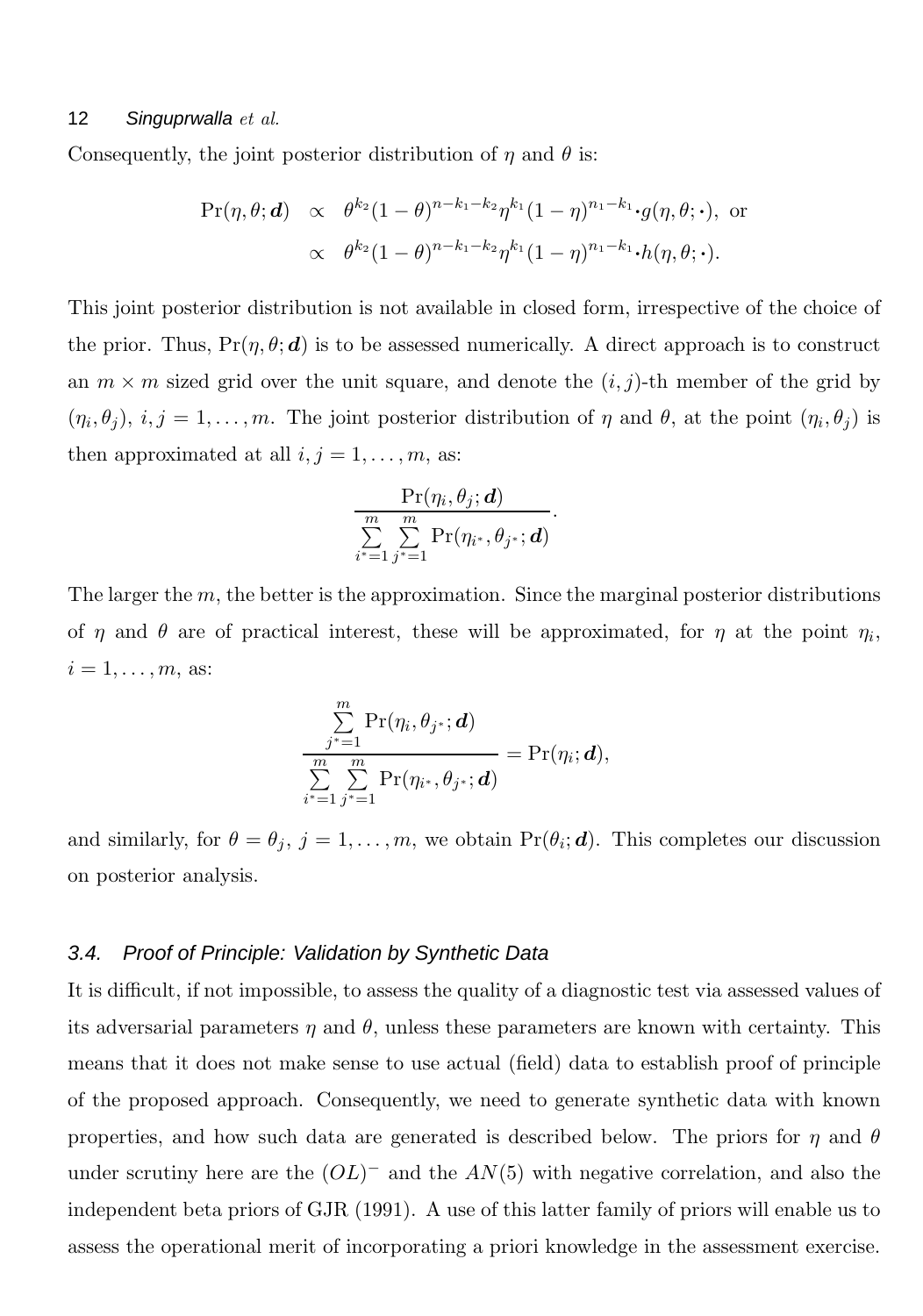

<span id="page-12-0"></span>**Fig. 1.** Distributions of  $Z_0$  and  $Z_1$ .

To generate  $n_1$ ,  $k_1$  and  $k_2$  under known values of  $\pi$ ,  $\eta$ , and  $\theta$ , we proceed as follows: Let  $Z_0$  denote the values taken by an observable diagnostic variable for members belonging to disease-free class  $\bar{D}$ , and  $Z_1$  denote the values taken by the variable for members belonging to the diseased class, D. Assume that  $Z_i$  has a normal probability density function  $f_i(z)$ with mean  $\mu_i$  and variance 1, for  $i = 0,1$ . Let t be a "threshold", where t is between  $\mu_0$  and  $\mu_1$ . Any individual whose diagnostic measurement value exceeds t is classified as diseased; otherwise the individual is classified as non-diseased. See Figure [1](#page-12-0) which shows the dispositions of  $\mu_0$ ,  $\mu_1$  and t. Thus, given the distributions of  $Z_0$  and  $Z_1$ , and the threshold t,  $\theta$  and  $\eta$  can be precisely determined.

For any pre-specified sample size n, and a pre-specified disease prevalence probability  $\pi$ , we obtain  $n_1$ , the number of individuals in the sample that should belong to the class  $D$ , as  $n_1 = \lfloor \pi n \rfloor$ , where  $\lfloor a \rfloor$  denotes the integer part of a. We now generate  $n_1$  observations from  $f_1(z)$  and denote these as  $D_1, D_2, \ldots, D_{n_1}$ ; similarly, we generate  $(n-n_1)$  observations from  $f_0(z)$  and denote these as  $\bar{D}_1, \bar{D}_2, \ldots, \bar{D}_{(n-n_1)}$ . Then,  $k_1$  is the total number of  $D_i$ 's out of  $n_1$  that are greater than t, and  $k_2$  is the number of  $\overline{D}_i$ 's out of  $(n - n_1)$  that are less than or equal to t. A naive estimate of  $\eta$  is  $k_1/n_1$ , and that of  $\theta$  is  $k_2/(n-n_1)$ . Furthermore, if k is the total number of  $D_i$ 's and  $\bar{D}_i$ 's that are greater than t, then a naive estimate of  $\pi$  is  $k/n$ . Thus, for any specified n and  $\pi$ , we have generated  $\mathbf{d} = (n, n_1, k_1, k_2)$  as our data with the true values of  $\eta$  and  $\theta$  determined via Z, the standard normal variate, as  $\eta = \Pr(Z > t - \mu_1)$ and  $\theta = \Pr(Z \leq t - \mu_0)$ .

In what follows we set  $\pi = 0.35$ , and choose a range of values for n, namely  $n = 15, 30$ ,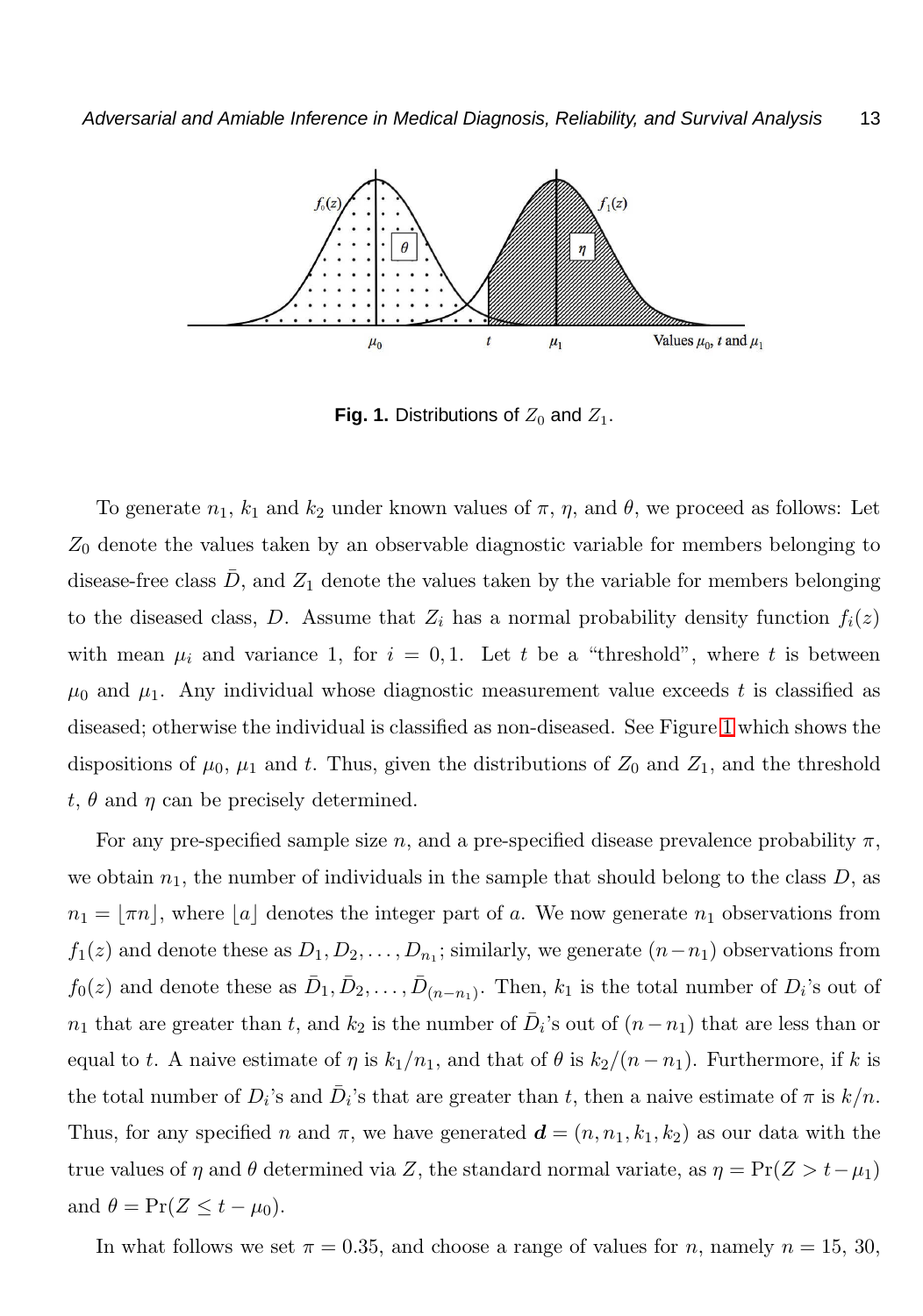50 and 100. The means  $\mu_0$  and  $\mu_1$  are taken to be 3 and 4, respectively, and t is set at 3.25. The above choices yield the true values for  $\eta$  and  $\theta$  as  $\eta = 0.773$  and  $\theta = 0.599$ .

For the two families of joint prior distributions of  $\eta$  and  $\theta$ , we choose ( $\alpha_1 = 10$ ,  $\alpha_2 = 2.5$ , and  $\alpha_3 = 5$ ), and  $(\alpha_1 = \alpha_2 = \alpha_3 = \alpha_4 = 5$ , and  $\alpha_5 = 0.0001$ ), respectively. The former set yields a beta distribution with parameters  $(10, 5)$  as the marginal prior for  $\eta$ , and a beta distribution with parameters  $(5, 2.5)$  as the marginal prior for  $\theta$ . The latter set ensures that the marginals for  $\eta$  and  $\theta$  under the  $AN(5)$  model are comparable to the beta distributions given above vis-à-vis their means, which happen to be about 0.67 for both  $\eta$  and  $\theta$ . For the parameter choices given above, the theoretical correlation between  $\eta$  and  $\theta$  under the  $(OL)$ <sup>-</sup> distribution is -0.45, and that under the  $AN(5)$  distribution is -0.65.

# Comparative Analysis: Results of Simulation

Using the schemata for generating the data  $d$  described above, along with the choice of prior parameters given above, we obtain the joint posterior distributions for  $\eta$  and  $\theta$ , for  $n = 15, 30, 50,$  and 100. For purposes of calibration against the independence case, a joint prior that is the product of independent beta distributions,  $\eta \sim \mathcal{B}(10, 5)$  and  $\theta \sim$ B(5, 2.5), denoted *Independent* was also considered. The contours of the joint priors and their corresponding posterior distributions for the four choices of  $n$  are shown in the second, third, and fourth columns of Table 1. The solid lines in each plot show the location of the true values of  $\eta$  and  $\theta$ , namely, 0.773 and 0.599. These facilitate a comparison of the true against the centroids of the posterior contours, which are shown by dashed lines.

Tables 2 and 3 are replicas of Table 1 save for the fact that they pertain to the marginal priors and posterior distributions of  $\eta$  and  $\theta$  respectively for the distributional choices mentioned above. As with Table 1, the solid lines on these plots display the true values of  $\eta$  and  $\theta$ ; this facilitates a comparison with the modes of the prior and posterior marginal distributions, shown by the dashed lines.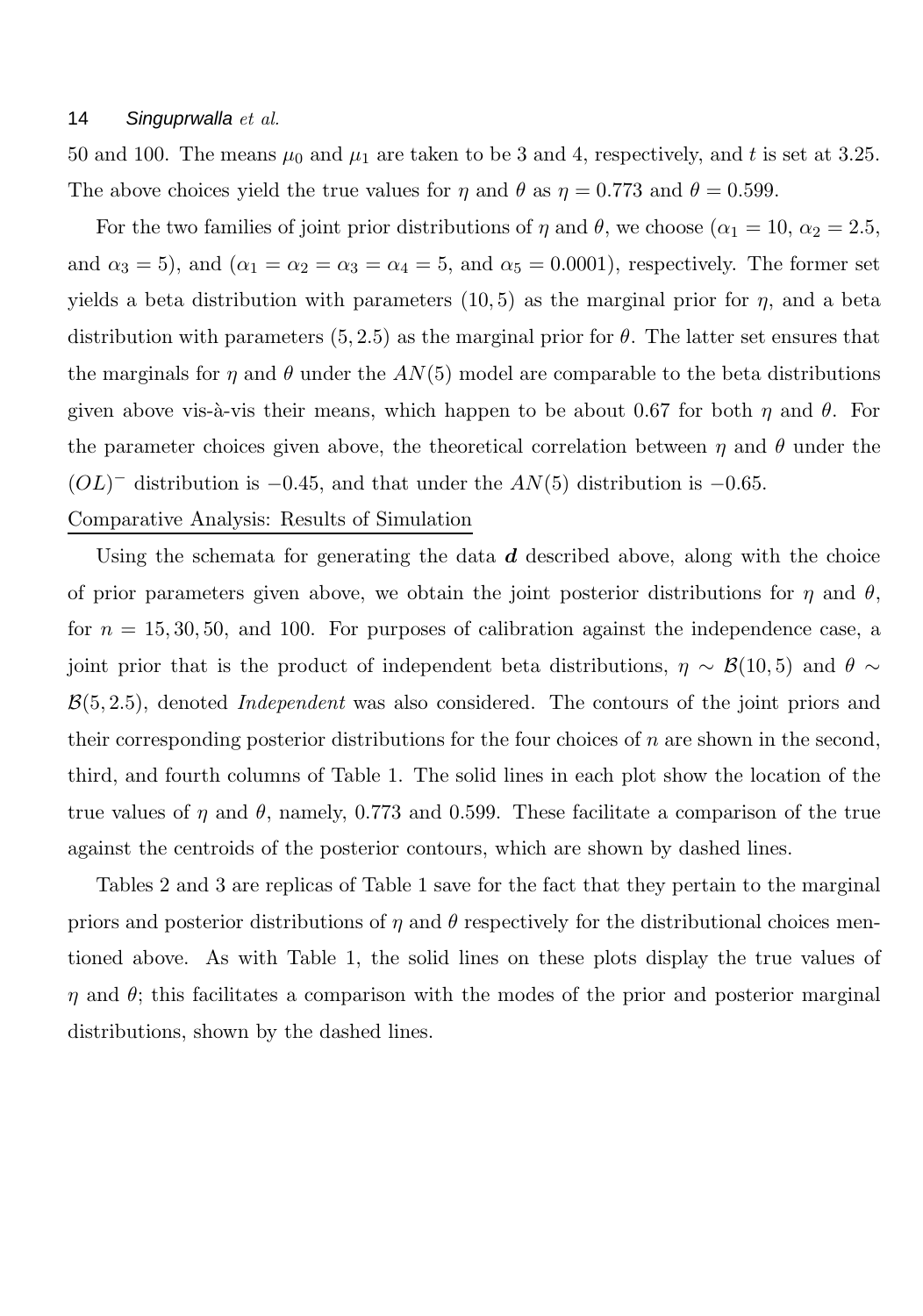

**Table 1.** Comparison of the Contours of the Joint Prior and Posterior Distributions of η and θ.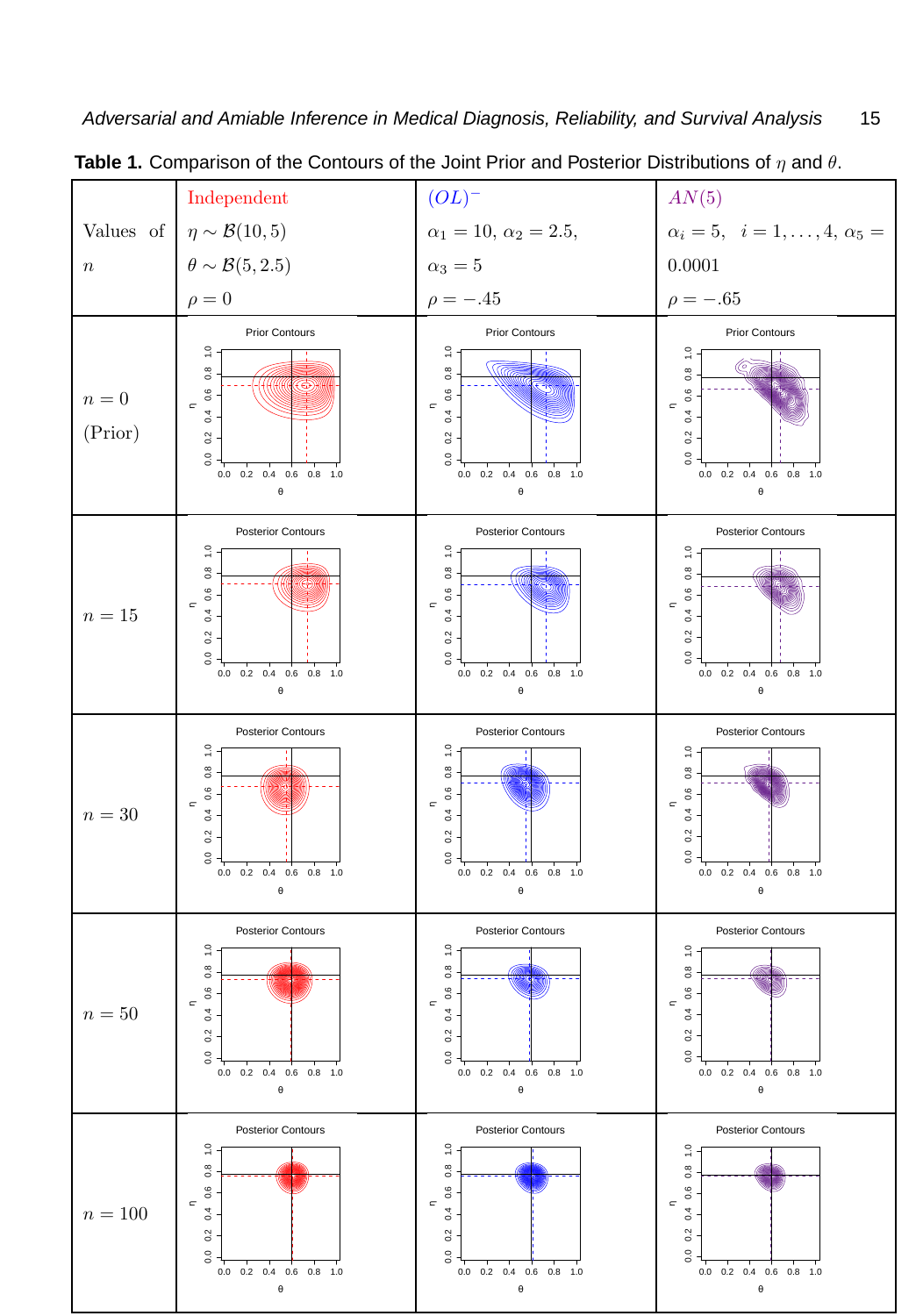

**Table 2.** Comparison of the Prior and Posterior Marginal Distributions of η.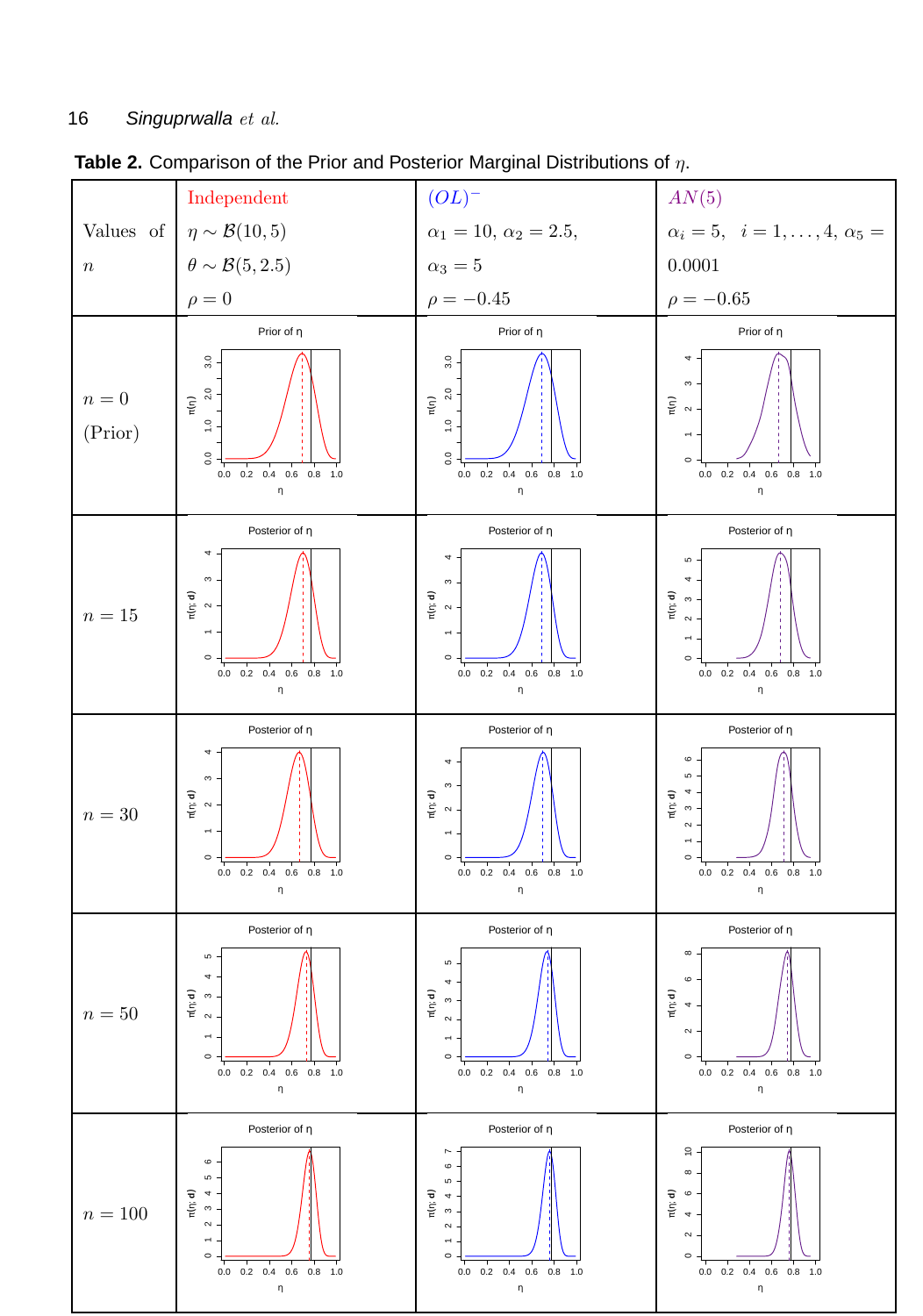

**Table 3.** Comparison of the Prior and Posterior Marginal Distributions of θ.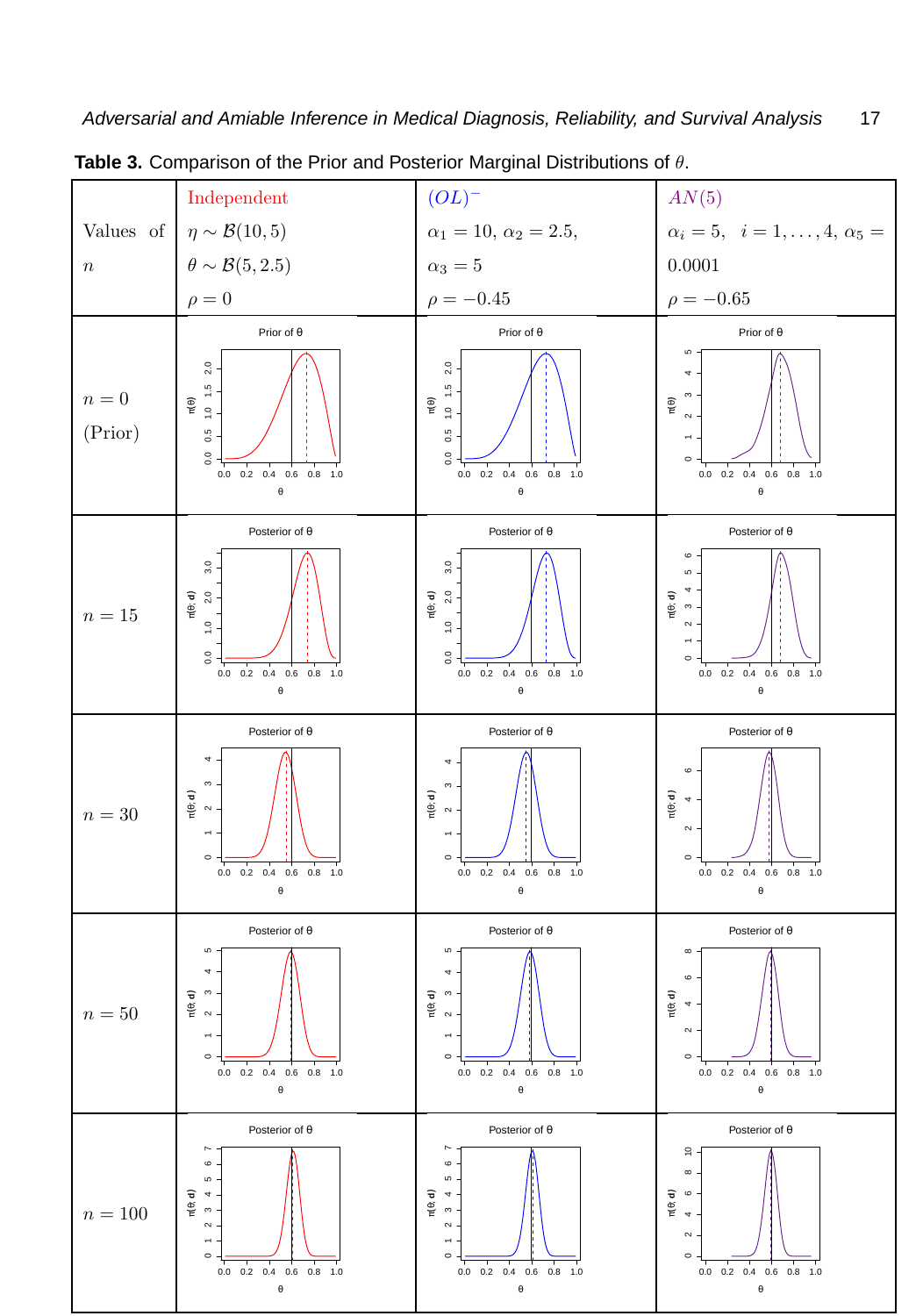# 18 Singuprwalla *et al.* Qualitative Comments on Results

An examination of the contour plots of Table l shows that the centroids of these contours get closer to their true values as  $n$  increases; this is to be expected of any meaningfully construed Bayesian procedure. Furthermore, the contours become more and more concentrated as n increases, with the  $AN(5)$  based prior contours showing the greatest movement; this is followed by the  $(OL)^-$  based contours. Convergence of the posterior centroid to its true value occurs for the  $AN(5)$  prior, for n as small as 30. This is followed by the  $(OL)^-$  based prior. For  $n \geq 50$ , all three priors appear to give similar results.

The negative correlation of the  $AN(5)$  prior is retained by the posterior for all the values of n. Surprisingly, the negative correlation of the  $(OL)^-$  based posterior distribution diminishes as n increases, and almost vanishes when  $n = 50$ . In general, the centroids of the contour plots generated by the  $AN(5)$  prior distribution tend to be closer to the true values of  $\eta$  and  $\theta$  as compared to the centroids of the contours provided by the other priors.

An examination of the plots of the marginal posterior distributions of  $\eta$  given in Table 2 suggests that the modes of the posterior distributions get closer to the true values of  $\eta$  as n increases; again, this is to be expected. The dispersion of the posterior distribution of  $\eta$ is the smallest for the  $AN(5)$  distribution over all values of n. Not withstanding the above, it appears that all three prior distributions provide satisfactory inferences for  $\eta$ .

An examination of the plots of the marginal posterior distributions of  $\theta$  given in Table 3 suggests a behavior that parallels the behavior of the plots in Table 2.

Based on the above, we are inclined to conclude that for small sample sizes, the  $AN(5)$ as a joint prior distribution for  $\eta$  and  $\theta$  performs better vis- $\alpha$ -vis closeness of the centroid of the posterior distribution and the modes of the marginal distributions to the true values of  $\eta$  and  $\theta$ , than those under the  $(OL)^-$  and the *independent* priors. Also, the posterior contours are sharper under  $AN(5)$  prior distribution than the others. When n is large, say  $n = 100$ , the choice of the prior does not seem to matter, save for the fact that the  $AN(5)$ based prior tends to retain, albeit slightly, the negative dependence between  $\eta$  and  $\theta$ .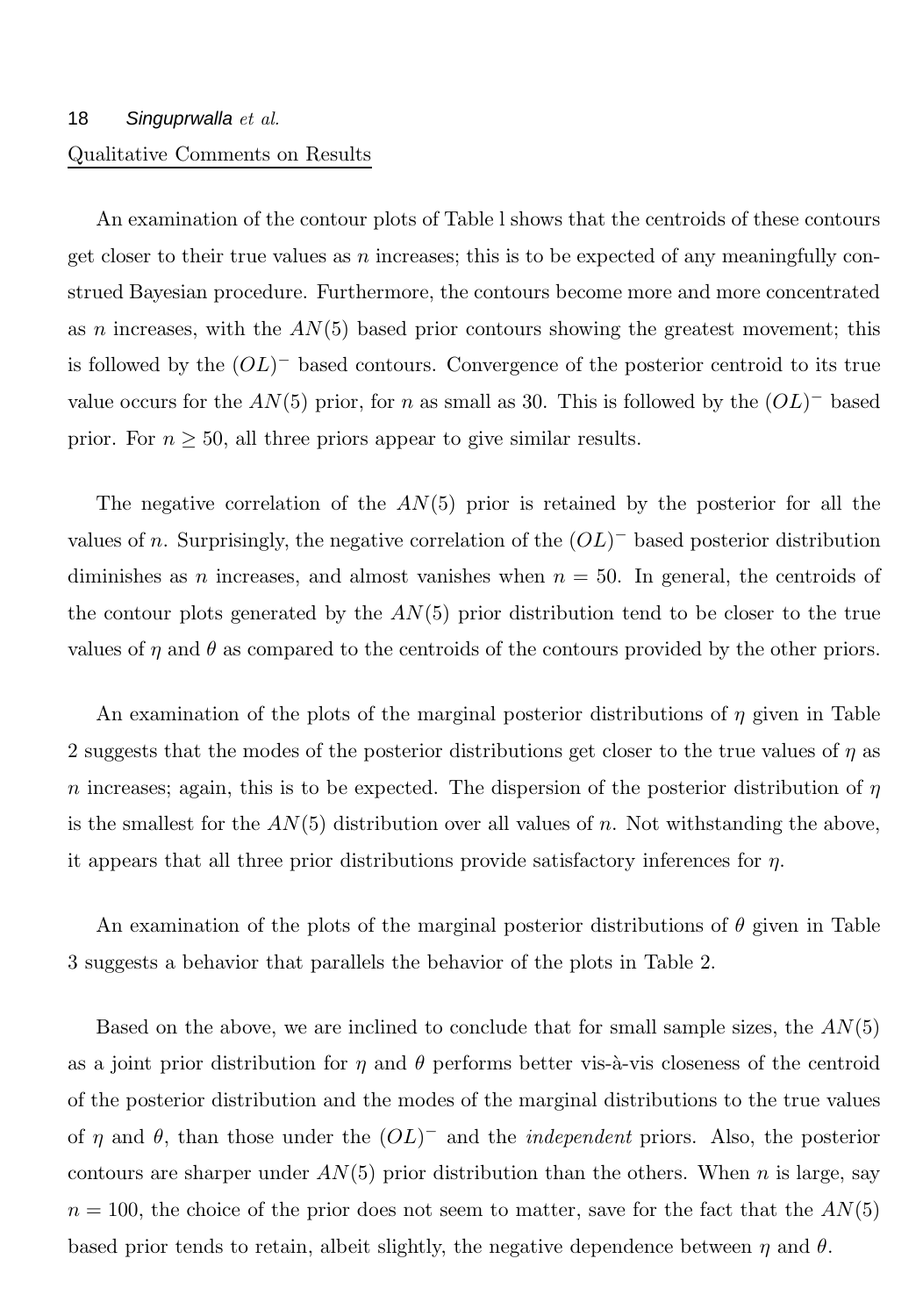# Adversarial and Amiable Inference in Medical Diagnosis, Reliability, and Survival Analysis 19 3.5. Assessing Predictive Values of Screening Tests

With  $\eta$  and  $\theta$  interpreted as probabilities, and the joint posterior distribution of  $\eta$  and  $\theta$ together with the posterior of  $\pi$  at hand, assessing  $\Lambda = \Pr(D|S)$  and  $\Psi = \Pr(\bar{D}|\bar{S})$  can be achieved by numerical methods, using the fact that:

$$
\Lambda = \frac{\eta \pi}{\eta \pi + (1 - \theta)(1 - \pi)} \text{ and } \Psi = \frac{\theta(1 - \pi)}{\theta(1 - \pi) + (1 - \eta)\pi}.
$$

However, with  $\eta$  and  $\theta$  interpreted as propensities, the above relations for  $\Lambda$  and  $\Psi$  are not meaningful because the probability calculus cannot be invoked on propensities. All the same, if a new item subjected to a screening test reveals an S, then interpreting  $\eta$  as the likelihood of  $D$  with  $S$  known, can be used in conjunction with Bayes' Law to obtain the posterior predictive probability of D as

$$
\Pr(D; S, d) \propto \sum_{i=1}^n \eta_i \Pr(\eta_i; d) \pi^*,
$$

where  $\pi^* = Pr(D; d)$  is the posterior probability of the disease prevalence.

Similarly, were the item to reveal  $\bar{S}$ , then

$$
\Pr(\bar{D}; \bar{S}, \mathbf{d}) \propto \sum_{i=1}^{n} \theta_i \Pr(\theta_i; \mathbf{d}) (1 - \pi^*).
$$

The quantities  $Pr(\eta_i; \boldsymbol{d})$  and  $Pr(\theta_i; \boldsymbol{d})$  are those given in Section 3.3.

# 3.6. Discussion and Summary Remarks on Section 3

Test sensitivity and test specificity are the two key parameters that determine the quality of diagnostic tests used in a variety of fields. These parameters are adversarial in the sense that an increase in one results in a decrease in the other and vice versa. The aim of this paper was to develop a Bayesian inferential mechanism for assessing the above parameters. To do so one needs as a prior distribution a bivariate distribution on the unit square, where the said distribution should encapsulate a negative dependence. Two such families of bivariate distributions are considered, one due to [Arnold and Ng \(2011\)](#page-29-2) and the other, a new family based on a transformation of one of the variables in a bivariate beta family of distributions developed by [Olkin and Liu \(2003](#page-31-9)). Both families of distributions share a common architecture, namely, the ratios of independent gamma distributions.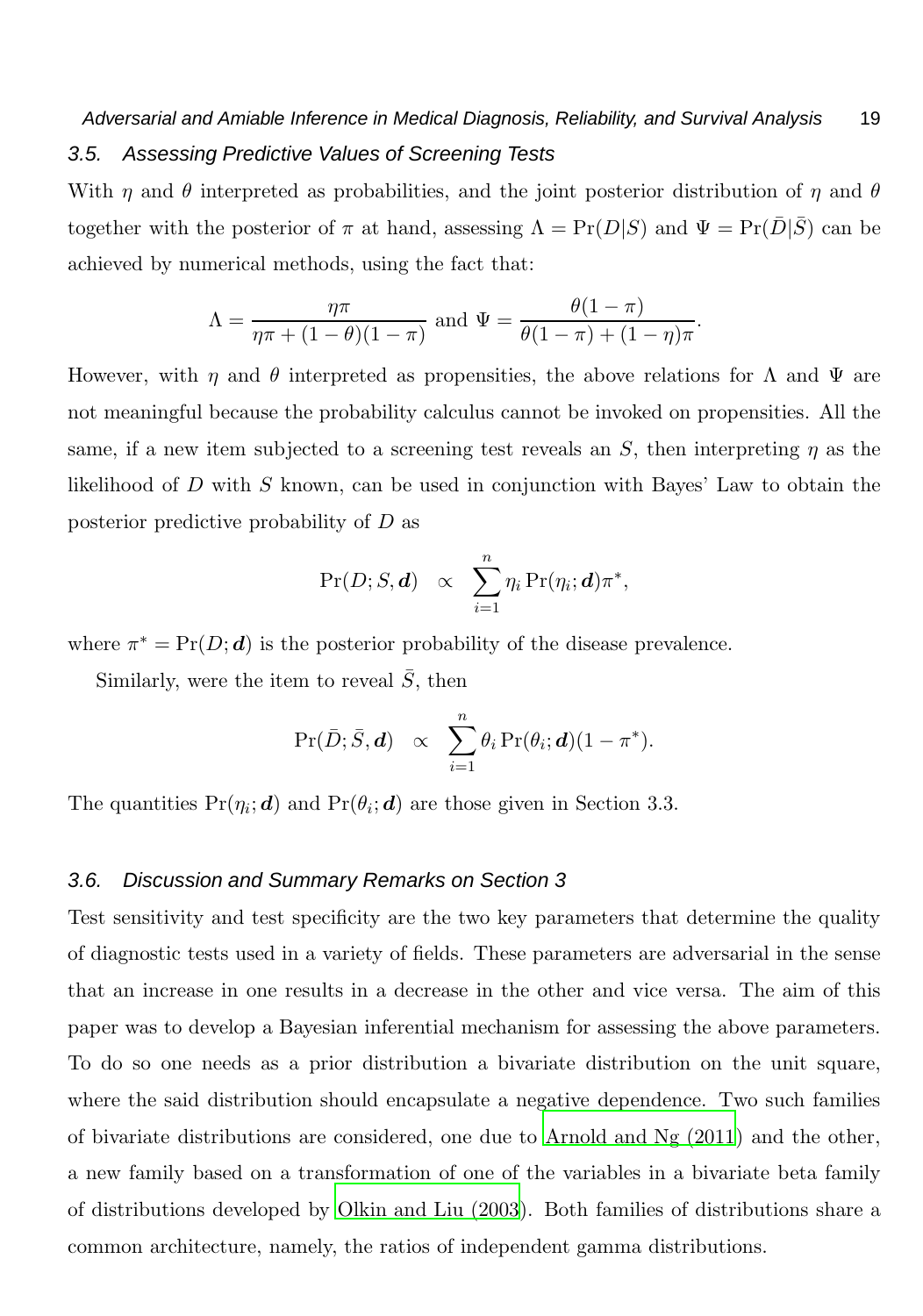An analysis of some synthetically generated test diagnosis data is used to illustrate the workings of the approach proposed here. For purposes of comparison, independent priors for sensitivity and specificity are also considered. Whereas the analysis done here does not indicate a dramatically different inferential conclusion between a use of the independent and the negatively dependent priors, it does show that the latter have a edge over the former. More important, since sensitivity and specificity are known to be adversarial, *coherence* mandates that the priors encapsulate negative dependence. Of the two negatively dependent bivariate beta distributions considered here, the one by [Arnold and Ng \(2011](#page-29-2)) gives the sharper results, both with respect to closeness to the true values and narrowest bands of uncertainty.

In principle, all matters pertaining to diagnostics should be addressed from a decisiontheoretic perspective. This would call for an assessment of utilities for a correct diagnosis, as well as for false diagnosis. This is a topic in its own right which remains to be addressed. There is a parallel between the work described here and that done by GJR (1991). The main difference lies not merely in the choice of the independent priors used by the above authors versus the negatively dependent priors used by us, but also in experimental design used to collect the data. GJR (1991) use retrospective (field) data and are therefore better grounded in practice than what is discussed here. The starting point for the above authors is the screening test data, whereas for us it is the confirmatory test data. In GJR (1991), confirmatory tests are then given to those who screen positive to see how effective the screening test is. In our case, it is the opposite; screening tests are given to those who are known to be diseased or not diseased. Both approaches suffer from the drawback that the first test given may not result in a diseased (or non-diseased) subject. Which of the two data generation approaches is optimum is another decision-theoretic issue that remains to be addressed.

Clearly, there is more that needs to be done in the arena of diagnostics than the matter of inference about its adversarial parameters. Paramount among these remaining problems is the choice of the sample size, and the choice of a sampling plan. The proposed work has a broader impact in the sense that it could be of value whenever one needs to estimate competing propensities.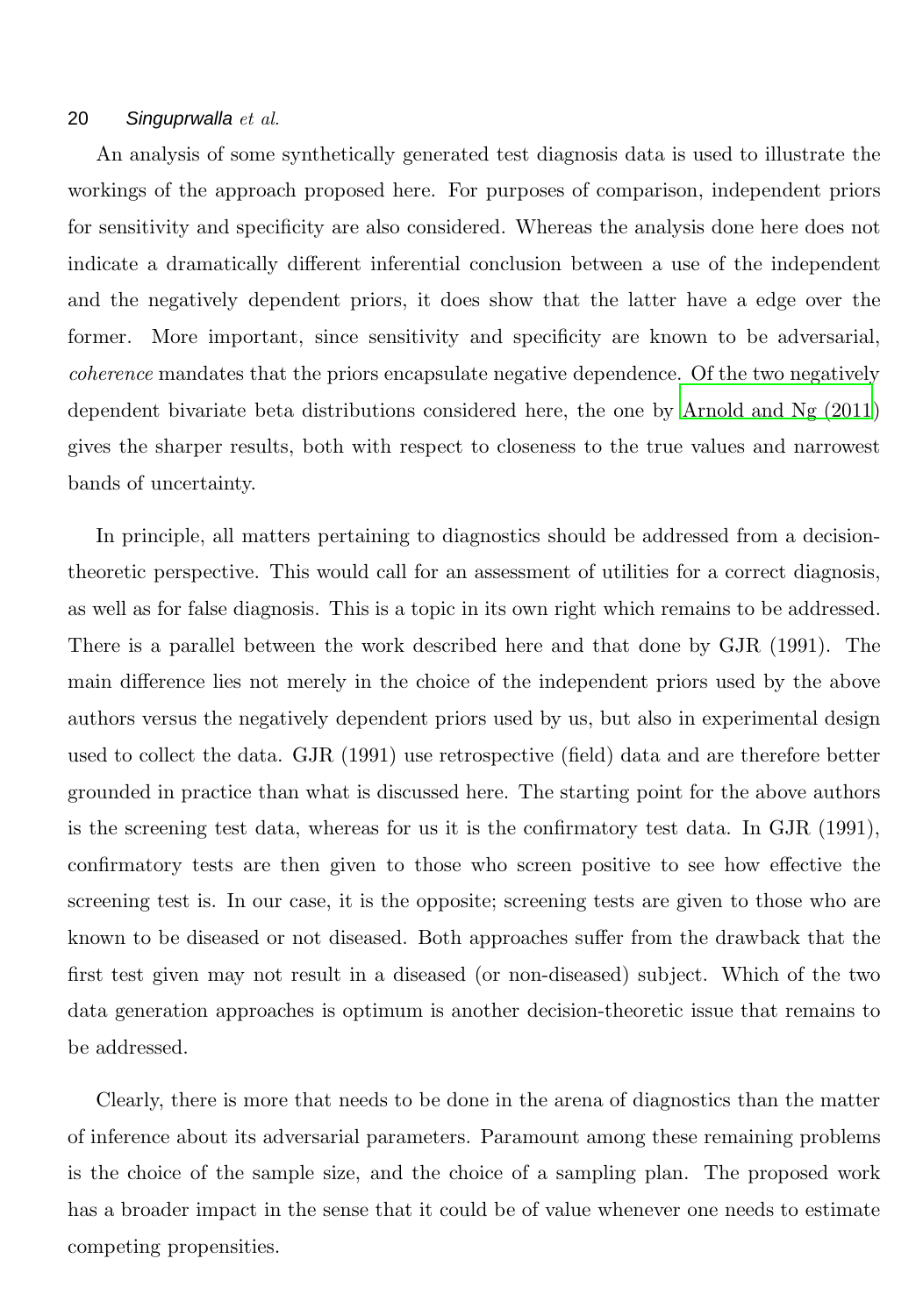#### **4. Amiable Inference in System Performance Assessment**

Consider a two-component series system, with  $X_i^* = 1(0)$ , if the *i*-th component is surviving (failed) at time  $t > 0$ ,  $i = 1, 2$ . Similarly, let  $Y^* = 1(0)$  if the entire system is surviving (failed) at t. Let  $\tau$  be the now time, normally set equal to zero. Let  $\mathcal E$  be the operating environment; we assume that  $\mathcal E$  is static and is known to us. We also assume that failed components are not repaired, nor replaced. Let  $\mathcal H$  represent all the background information about the components and the system that we have at time  $\tau \geq 0$ . Thus,  $\mathcal E$  and  $\mathcal H$  are the assumed known values of the set-up described above. The case of a two component parallel redundant system proceeds along the lines parallel to the ones given below with appropriate modifications.

We are required, at time  $\tau$ , to specify our personal probability that at a future time  $t > 0$ ,  $Y^* = 1$ ; that is, the survivability of the system under the knowledge of  $\mathcal E$  and  $\mathcal H$ . Formally, we need to access  $Pr^{T}(Y^* = 1; \mathcal{E} \text{ and } \mathcal{H})$ . An implicit, but important, point in reliability/survival analysis is that there are *two* time indices to keep in mind. One is the "mission time"  $t > 0$ , and the other is the time of assessment  $\tau \geq 0$ . The assessment time is important, because as time marches on,  $H$  changes, and with an expanding  $H$ , ones personal probability that  $Y^* = 1$ , may change as well. This feature has been carefully articulated by [Arjas \(1993](#page-29-0)) in a striking paper on information and reliability; also see [Arjas and Norros \(1984](#page-29-4)).

It is common to suppress  $\tau$ ,  $\mathcal E$  and  $\mathcal H$ , so that the explicit notation  $\Pr^{\tau}(Y^* = 1; \mathcal E$  and  $\mathcal H)$ is simply written  $Pr(Y^* = 1)$ . The role of  $\mathcal E$  is important, because  $\mathcal E$  encapsulates the conditions under which a propensity occurs. With the above in mind, we may invoke the law of total probability by introducing a parameter  $\theta \in (0,1)$ , and writing

<span id="page-20-0"></span>
$$
\Pr(Y^* = 1) = \Pr(X_1^* \text{ and } X_2^* = 1) \n= \int_{\theta} \Pr(X_1^* = 1 \text{ and } X_2^* = 1 | \theta) \Pr(\theta) d\theta,
$$
\n(1)

where  $\theta$  is interpreted as the propensity of each component to survive to time t, and  $Pr(\theta)$ encapsulates our personal probability of  $\theta$ .

The set-up of Equation [\(1\)](#page-20-0) is meaningful when the two components are judged similar in some sense. For example, the components are randomly picked from a batch of identi-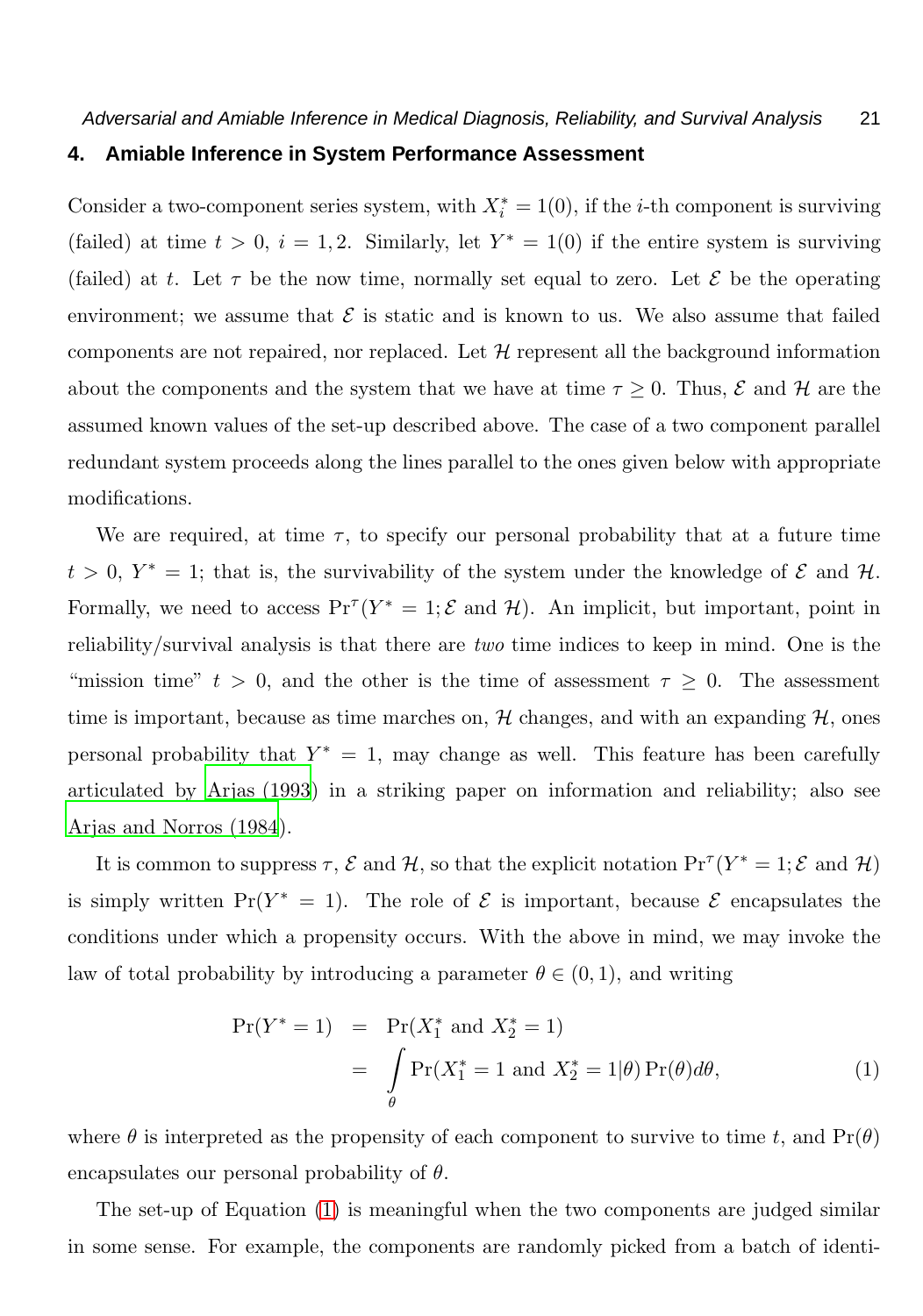cally manufactured units. This is made explicit by the feature that both  $X_1^*$  and  $X_2^*$  are conditioned on a *common*  $\theta$ . The role of  $\mathcal E$  and  $\mathcal H$  is to help one specify  $\Pr(\theta)$  for which a natural model is a beta distribution with parameter  $\alpha$  and  $\beta$ ; that is,  $Pr(\theta)$  is  $\mathcal{B}(\theta; \alpha, \beta)$ .

If the judgment that  $X_1^*$  and  $X_2^*$  are in some sense similar cannot be justified, then we must introduce two parameters  $\theta_i \in (0,1)$ ,  $i = 1,2$ , each interpreted as a propensity of its associated component surviving to t. We then invoke the law of total probability to write

<span id="page-21-0"></span>
$$
\Pr(Y^* = 1) = \iint_{(\theta_1, \theta_2)} \Pr(X_1^* = 1 \text{ and } X_2^* = 1 | \theta_1, \theta_2) \Pr(\theta_1, \theta_2) d\theta_1 d\theta_2, \tag{2}
$$

where  $Pr(\theta_1, \theta_2)$  encapsulates our joint uncertainty about  $\theta_1$  and  $\theta_2$ ; as before  $\mathcal E$  and  $\mathcal H$  help to guide its choice.

The exact specification of  $Pr(\theta_1, \theta_2)$  is facilitated by the materials of Section 2. However, whereas the focus in Section 3 was the adversarial character of  $\eta$  and  $\theta$ , with system survivability, the propensity parameters  $\theta_1$  and  $\theta_2$  tends to be amiable. Consequently, our choices for  $Pr(\theta_1, \theta_2)$  is the bivariate beta of [Olkin and Liu \(2003](#page-31-9)) with positive correlation, namely the  $(OL)^+$  family, or the  $AN(5)$  family of [Arnold and Ng \(2011](#page-29-2)) with parameters so chosen that the correlation is positive. The question we address is how these choices of distributions impact system survivability? We also need to compare such assessments with those that would be obtained under the assumption of independent propensities, namely, when  $Pr(\theta_1, \theta_2) = Pr(\theta_1) Pr(\theta_2)$ , and also when the two components are assumed to be similar; i.e., when  $\theta_1 = \theta_2 = \theta$ , and  $\Pr(\theta)$  is  $\mathcal{B}(\theta; \alpha, \beta)$ . In making such comparisons, we must ensure fairness via a judicious choice of parameters.

#### 4.1. The Case of Exchangeable Lifetimes

With reference to Equation [\(1\)](#page-20-0), suppose that  $X_1^*$  is (conditionally) independent of  $X_2^*$  given  $\theta$ . Then,

$$
\Pr(X_1^* = X_2^* = 1) = \int_{\theta} \Pr(X_1^* = 1 | \theta) \Pr(X_2^* = 1 | \theta) \Pr(\theta) d\theta
$$

$$
= \int_{\theta} \theta^2 \Pr(\theta) d\theta = E(\theta^2) = \frac{\alpha \beta + \alpha^2 (\alpha + \beta + 1)}{(\alpha + \beta)^2 (\alpha + \beta + 1)},
$$
(3)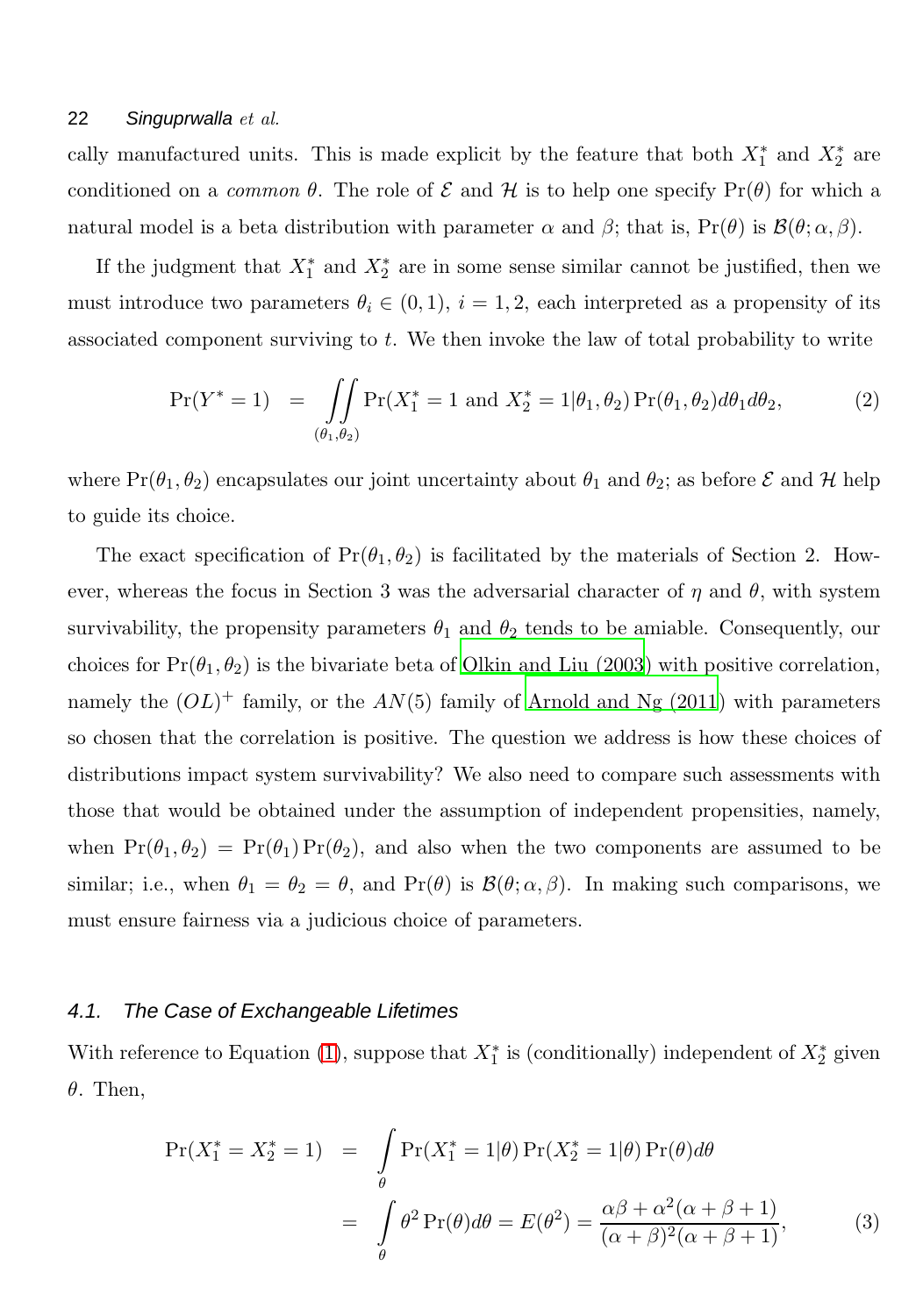Adversarial and Amiable Inference in Medical Diagnosis, Reliability, and Survival Analysis 23 when Pr( $\theta$ ) is  $\mathcal{B}(\theta; \alpha, \beta)$ . With  $\alpha = \beta = 1$ , the system's survivability is 1/3, whereas the survivability of each component, is the expected value of  $\theta$ ,  $E(\theta; \alpha, \beta) = 1/2$ . We immediately notice that the answer for the system's survivability is not the conventional 1/4. This is because the components lifetimes  $X_1^*$  and  $X_2^*$  are generated by the same  $\theta$ , making  $X_1^*$  and  $X_2^*$  *exchangeable* in the sense of [de Finetti \(1937\)](#page-30-0). Under what assumptions will the conventional answer, namely  $1/4$ , be justified? This matter is articulated next.

## 4.2. The Case of Hierarchically Independent Lifetimes

With reference to Equation [\(2\)](#page-21-0), suppose that given  $\theta_1$ ,  $X_1^*$  is independent of both  $X_2^*$  and  $\theta_2$ , and that given  $\theta_2$ ,  $X_2^*$  is independent of  $\theta_1$ . Then, we have

<span id="page-22-0"></span>
$$
\Pr(Y^* = 1) = \iint_{(\theta_1, \theta_2)} \Pr(X_1^* = 1 | \theta_1) \Pr(X_2^* = 1 | \theta_2) \Pr(\theta_1, \theta_2) d\theta_1 d\theta_2.
$$
 (4)

Suppose further that (in the light of  $\mathcal E$  and  $\mathcal H$ ),  $\theta_1$  is independent of  $\theta_2$ . That is, a knowledge of the propensity of one component does not change ones assessment of the propensity of the other component. When such is the case  $Pr(\theta_1, \theta_2) = Pr(\theta_1) Pr(\theta_2)$ , and now Equation [\(4\)](#page-22-0) becomes

$$
\Pr(Y^* = 1) = \int_{\theta_1} \Pr(X_1^* = 1 | \theta_1) P(\theta_1) d\theta_1 \cdot \int_{\theta_2} \Pr(X_2^* = 1 | \theta_2) P(\theta_2) d\theta_2
$$

$$
= E(\theta_1) E(\theta_2),
$$

where  $E(\theta_i)$ , is the survivability of component i,  $i = 1, 2$ . Now the system survivability is the product of the survivability of each component, and if  $\theta_i \sim \mathcal{B}(\theta_i; \alpha_i, \beta_i)$ ,  $i = 1, 2$ , then

<span id="page-22-1"></span>
$$
\Pr(Y^* = 1) = \left(\frac{\alpha_1}{\alpha_1 + \beta_1}\right) \left(\frac{\alpha_2}{\alpha_2 + \beta_2}\right). \tag{5}
$$

When  $\alpha_1 = \alpha_2 = \alpha$ , and  $\beta_1 = \beta_2 = \beta$ , the above expression becomes  $[\alpha/(\alpha + \beta)]^2$ , which for  $\alpha = \beta = 1$  yields 1/4, the conventional answer.

Thus the conventional answer can only be justified under a *hierarchy* of independence assumptions. First, one assumes the independence of  $\theta_1$  and  $\theta_2$ , and then the conditional independence of  $X_1^*$  and  $X_2^*$  given  $\theta_1$  and  $\theta_2$ . This feature of hierarchical independence needs to be highlighted, not only in the reliability and the survival analysis literatures, but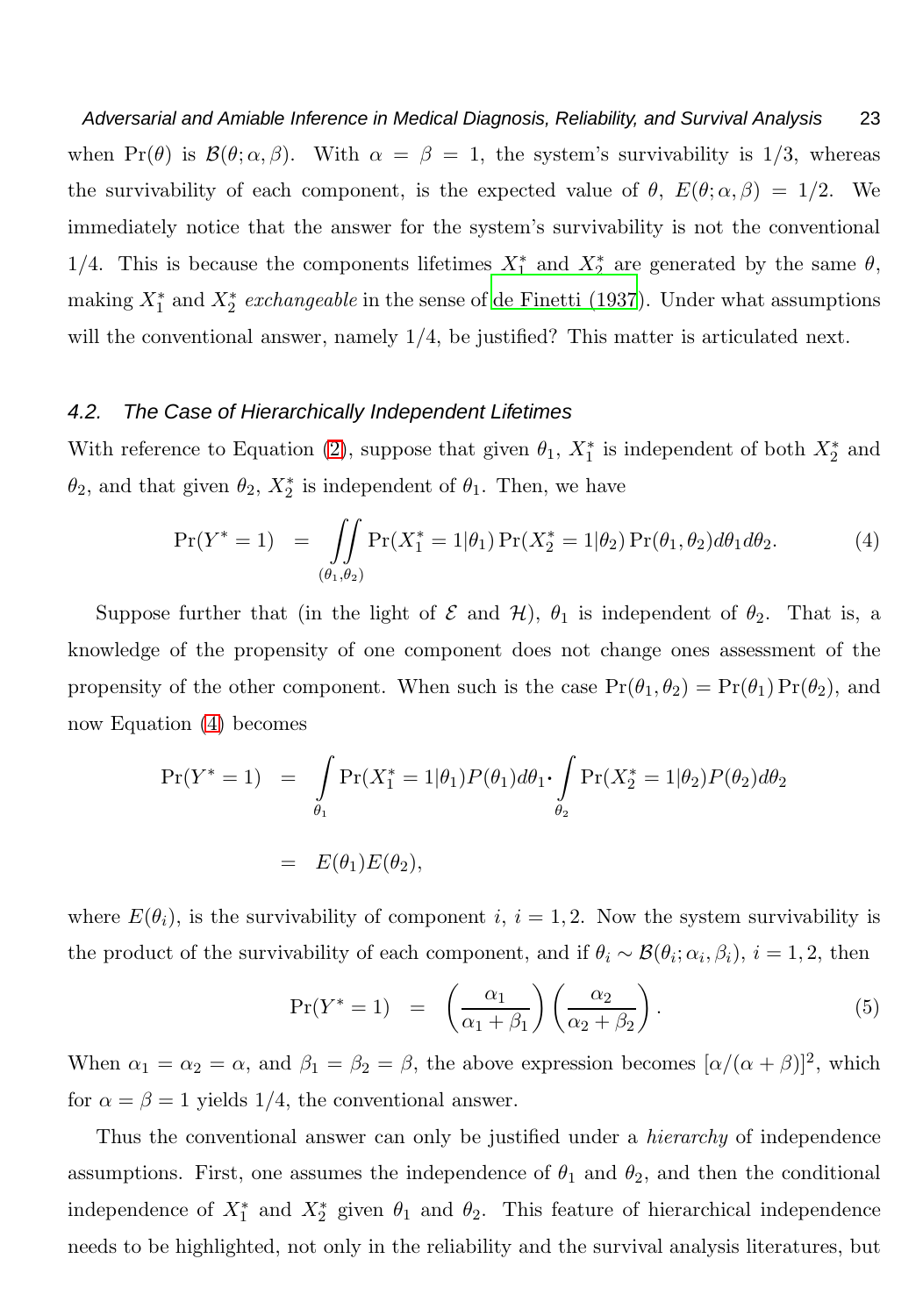also in machine learning and classification. The latter go under the label of "*na¨ıve Bayes*", or more colorfully "*idiot's Bayes*" (c.f. [Hand and Yu, 2001](#page-30-12)). In all cases, it is implicitly assumed that it is only the lifetimes  $X_i$ ,  $i = 1, 2$ , that are (conditionally) independent.

Recall that assessments of system survivability under the assumptions of exchangeability and of hierarchical independence yield  $[\alpha/(\alpha+\beta)]^2+\alpha\beta/[(\alpha+\beta)^2(\alpha+\beta+1)]$  and  $[\alpha/(\alpha+\beta)]^2$ , respectively, as answers. This means that for series system, hierarchical independence results in a conservative assessment of system survivability. The difference is the term  $\alpha\beta/[(\alpha+\beta)^2(\alpha+\beta+1)]$ , and this also happens to be the variance of  $\theta$ , when  $\theta \sim \mathcal{B}(\theta; \alpha, \beta)$ . An appreciation of the cause of this difference can be had by looking at the hierarchical construction of the two models for survivability. This will be done later in Section 4.4, once we look at the case of system survivability under interdependent propensities, the scenario which has motivated the materials of Section 2 of this paper.

#### 4.3. System Survivability Under Interdependent Propensities

Suppose that the assumptions of conditional independence of the lifetimes leading to Equa-tion [\(4\)](#page-22-0) continue to hold, but the propensities  $\theta_1$  and  $\theta_2$  cannot be judged independent. The dependence between  $\theta_1$  and  $\theta_2$  is captured in the choice of  $Pr(\theta_1, \theta_2)$  vis-à-vis either the  $(OL)^+$  model or the  $AN(5)$  model. Thus, our expression for system reliability can be written as:

$$
\Pr(Y^* = 1) = \iint_{(\theta_1, \theta_2)} \theta_1 \theta_2 \Pr(\theta_1, \theta_2) d\theta_1 d\theta_2
$$

$$
= E(\theta_1 \theta_2).
$$

To evaluate  $E(\theta_1\theta_2)$ , we use the relationship

$$
E(\theta_1 \theta_2) = \rho(\theta_1, \theta_2) \sqrt{V(\theta_1)V(\theta_2)} + E(\theta_1)E(\theta_2),
$$
\n(6)

where  $\rho(\theta_1, \theta_2)$  is the correlation between  $\theta_1$  and  $\theta_2$ , and  $V(\theta_i)$  is the variance of  $\theta_i$ ,  $i = 1, 2$ . Values of  $\rho(\theta_1, \theta_2)$  for selected values of the parameters that go to construct the  $(OL)^+$  and  $AN(5)$  models have been tabulated by [Olkin and Liu \(2003\)](#page-31-9) and by [Arnold and Ng \(2011](#page-29-2)), respectively.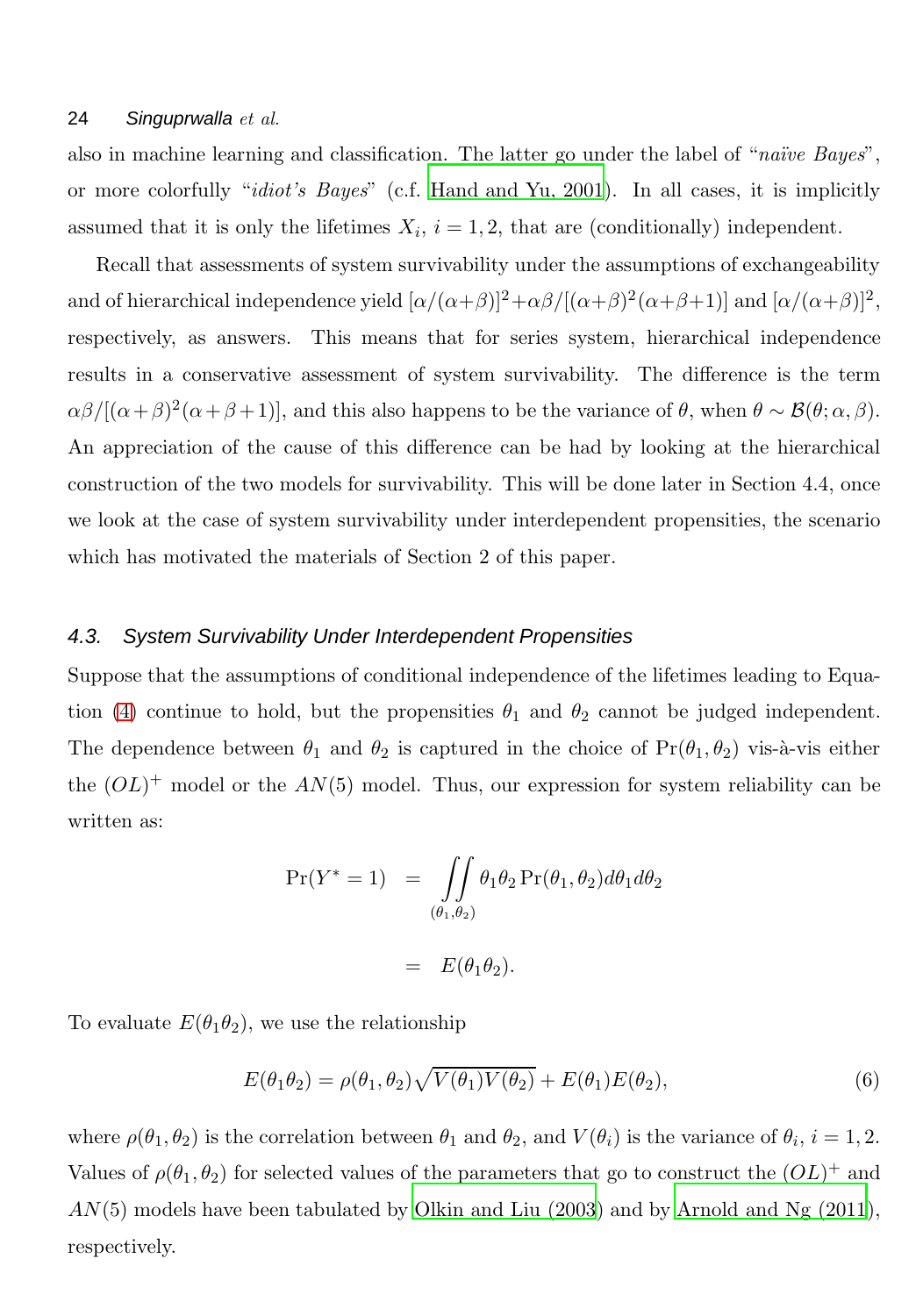#### Adversarial and Amiable Inference in Medical Diagnosis, Reliability, and Survival Analysis 25

Under the above set-up, the lifetimes  $X_1^*$  and  $X_2^*$  are *unconditionally* dependent. This is because  $\theta_1$  and  $\theta_2$  which spawns them are dependent. Intuitively, the strength of dependence between  $X_1^*$  and  $X_2^*$  is a function of the strength of dependence between  $\theta_1$  and  $\theta_2$ . The dependence is the strongest when a common  $\theta$  generates  $X_1^*$  and  $X_2^*$ , because now  $\theta_1 =$  $\theta_2 = \theta$ ; thus the exchangeable case is a special case of interdependent propensities. The dependence vanishes when  $\theta_1$  is independent of  $\theta_2$ . Otherwise, the strength of dependence is intermediate between those two extreme cases. An appreciation of the nature of dependence between  $X_1^*$  and  $X_2^*$  is by examining the illustrations below which show the hierarchical construction of the three scenarios for system survivability discussed above.

# 4.4. Conceptualization of Hierarchically Constructed Lifetimes

Figure [2](#page-24-0) provides a visualization of constructing the lifetime of each component under the three scenarios of exchangeability, independence and a dependence that is intermediate to that produced under exchangeability and independence. They describe the different mechanisms via which the two lifetimes are generated.



## <span id="page-24-0"></span>**Fig. 2.** Hierarchical Lifetime Construction.

In Figure [2\(](#page-24-0)a), one generates a single  $\theta$  from the distribution  $Pr(\theta)$ , and then using this  $\theta$  as a parameter, one generates two independent Bernoulli variable  $X_1^*$  and  $X_2^*$ . Because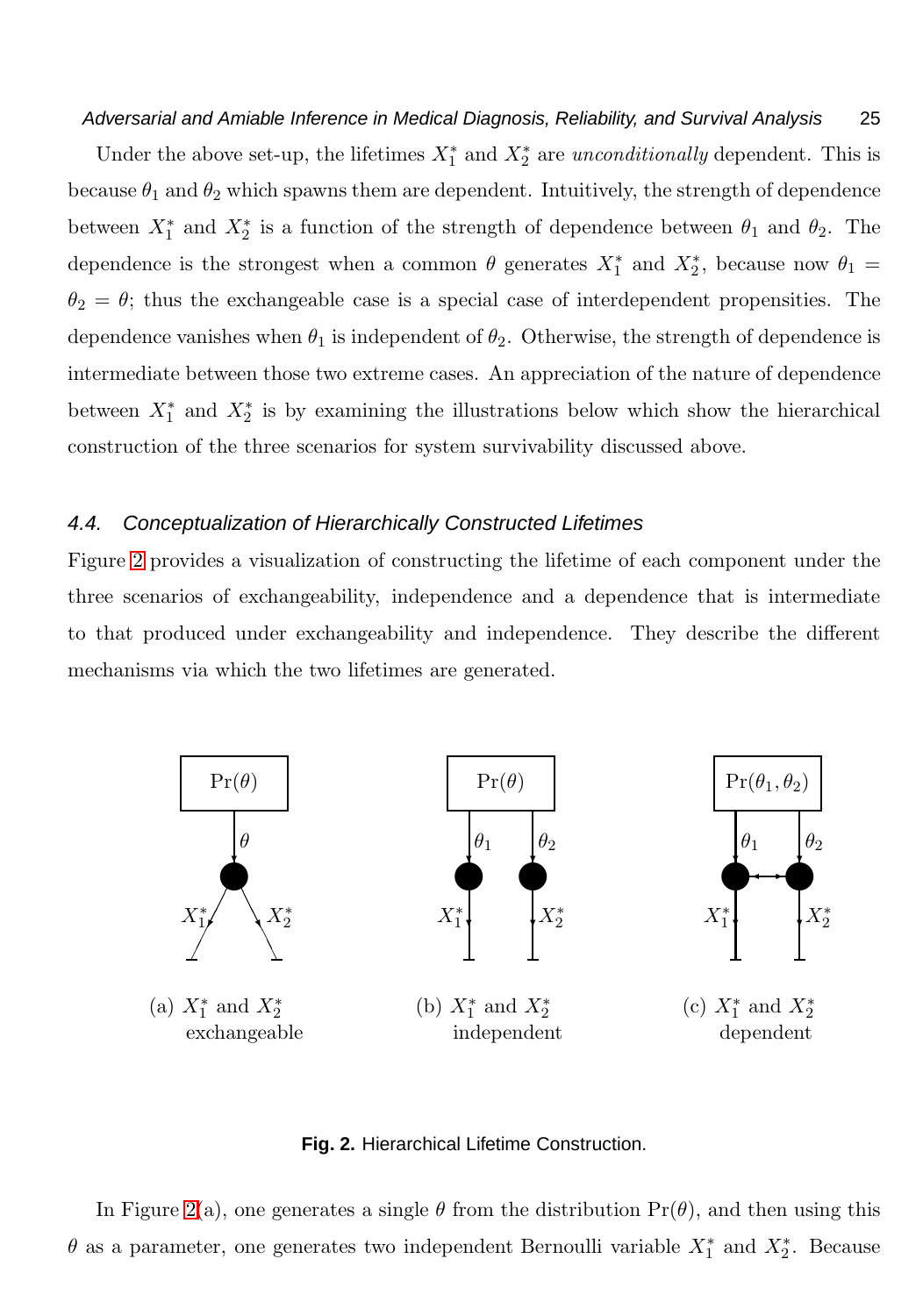$X_1^*$  and  $X_2^*$  are based on a common seed, namely  $\theta$ , they are positively dependent; indeed exchangeable. Conditioned on  $\theta$ , they are independent. In Figure [2\(](#page-24-0)b), one starts with the same  $Pr(\theta)$  as in Figure [2\(](#page-24-0)a), and generates two independent parameters  $\theta_1$  and  $\theta_2$ . Next, using  $\theta_1$  as a parameter, one generates a Bernoulli variable  $X_1^*$ , and then using  $\theta_2$ as a parameter, one generates independently (of  $X_1^*$ ), another Bernoulli variable  $X_2^*$ . Here  $X_1^*$  and  $X_2^*$  are unconditionally independent. In Figure [2\(](#page-24-0)c), one starts with a non-trivial joint distribution of  $\theta_1$  and  $\theta_2$ , namely  $Pr(\theta_1, \theta_2)$ , and then generates the parameter vector  $(\theta_1, \theta_2)$ . The two-sided arrow linking  $\theta_1$  and  $\theta_2$  reveals the fact that  $\theta_1$  and  $\theta_2$  are dependent. Next, using  $\theta_1$  as a parameter, one generates a Bernoulli variable  $X_1^*$ , and then using  $\theta_2$  as the parameter, one generates independently (of  $X_1^*$ ) a second Bernoulli variable  $X_2^*$ . Here,  $X_1^*$  and  $X_2^*$  are unconditionally dependent because  $\theta_1$  and  $\theta_2$  are linked. Contrast this with the architecture of Figure [2\(](#page-24-0)b) wherein there is no link between  $\theta_1$  and  $\theta_2$ . In Figure 2(a), the link between  $\theta_1$  and  $\theta_2$  is so strong, that indeed  $\theta_1$  and  $\theta_2$  collapse to a single  $\theta$ .

In all three constructions described above,  $X_1^*$  and  $X_2^*$  are, given their respective parameters, independent. An interesting generalization of the above constructive scheme would be to generate conditionally dependent Bernoulli vector  $(X_1^*$  and  $X_2^*)$ , and investigate the survivability of the ensuing series system.

#### 4.5. Comparison of Survivability of Series Systems

In this section, we explore the consequences of assuming the exchangeable, the  $(OL)^+$ , and the AN(5) versions of the interdependent propensities on series system survivability. Our aim is to see if it is possible to draw some general conclusions based on an examination of the empirical results.

We start with the exchangeable case with  $\theta \sim \mathcal{B}(\alpha, \beta)$ , and different choices of  $\alpha$  and  $\beta$ . Recall that here  $E(\theta) = \alpha/(\alpha + \beta)$ ,  $V(\theta) = \alpha\beta/[(\alpha + \beta)^2(\alpha + \beta + 1)]$ , and  $Pr(Y^* = 1)$ system survivability – is  $[\alpha\beta + \alpha^2(\alpha + \beta + 1)]/[(\alpha + \beta)^2(\alpha + \beta + 1)]$ . Table 4 summarizes the results.

In Table 5, we give results when the interdependence between  $\theta_1$  and  $\theta_2$  is described by the  $(OL)^+$  distribution with the parameters  $\alpha_1$ ,  $\alpha_2$  and  $\alpha_3$  so chosen that there is a match between the marginal distributions  $\theta_i$ ,  $i = 1, 2$ , and the distribution of  $\theta$  in Table 4.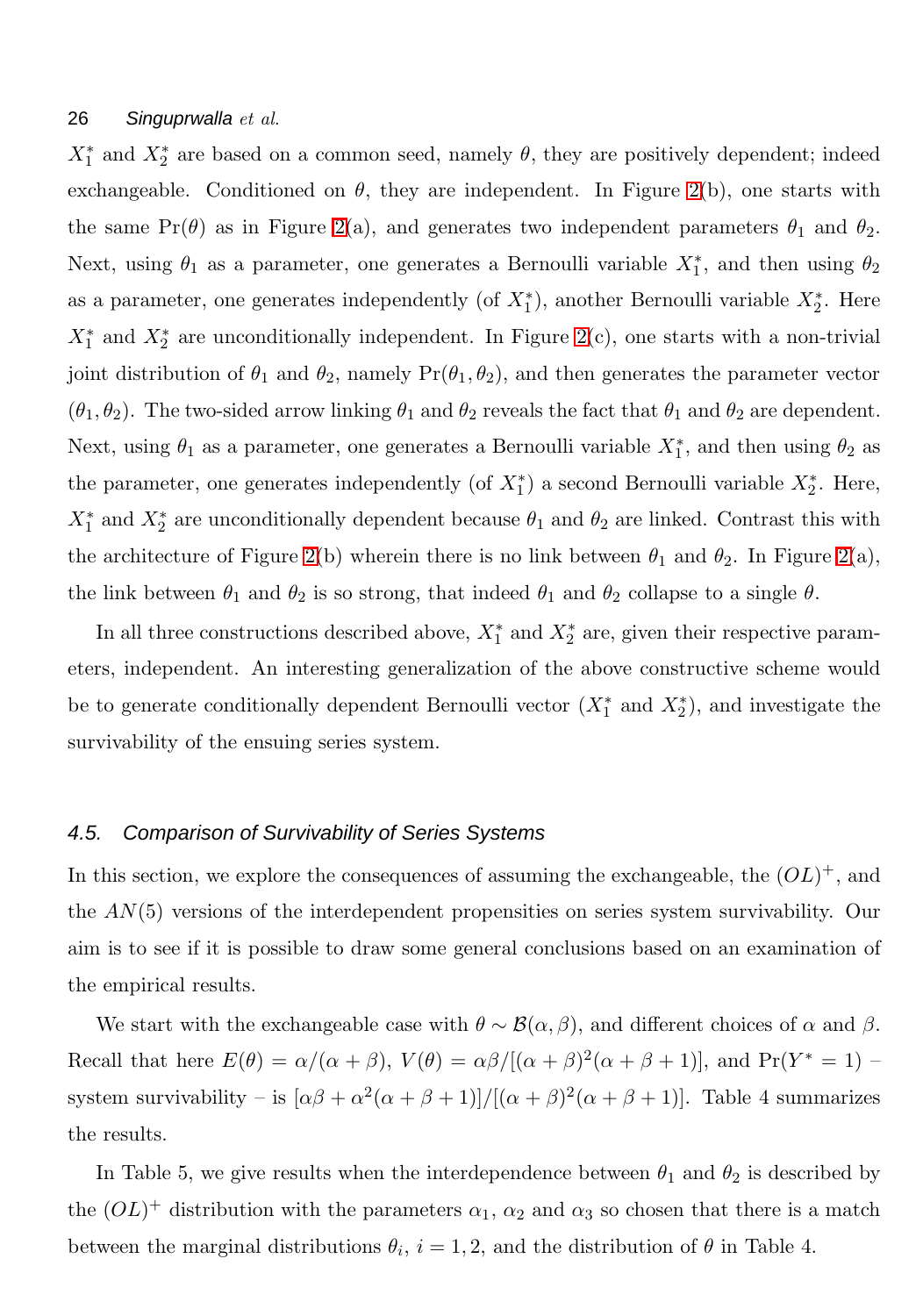| Values of         | $E(\theta)$ : Component | $V(\theta)$ : Variance | Series System |
|-------------------|-------------------------|------------------------|---------------|
| $(\alpha, \beta)$ | Survivability           | of $\theta$            | Survivability |
| (1, 1)            | 0.50                    | 0.080                  | 0.333         |
| (3, 1)            | 0.75                    | 0.037                  | 0.600         |
| (10.1, 1)         | 0.90                    | 0.006                  | 0.835         |
| (5.5, 6)          | 0.90                    | 0.013                  | 0.836         |
| (3, 0.3)          | 0.90                    | 0.020                  | 0.845         |
| (1, 0.1)          | 0.90                    | 0.040                  | 0.866         |

**Table 4.** The Case of Exchangeable Lifetimes with  $\mathcal{B}(\theta; \alpha, \beta)$ .

**Table 5.** The Case of  $(\theta_1, \theta_2)$  Having the  $(OL)^+$  Distribution.

| Distribution of      | $E(\theta_i)$ : Survivability | $V(\theta)$ : Variance | $\rho(\theta_1,\theta_2)$ : | Series System |
|----------------------|-------------------------------|------------------------|-----------------------------|---------------|
| $\theta_i, i=1,2$    | of component $i$              | of $\theta_i$          | Correlation                 | Survivability |
| $\mathcal{B}(1,1)$   | 0.50                          | 0.080                  | 0.478                       | 0.290         |
| $\mathcal{B}(3,1)$   | 0.75                          | 0.037                  | 0.861                       | 0.595         |
| $\mathcal{B}(3,0.3)$ | 0.90                          | 0.020                  | 0.859                       | 0.845         |
| $\mathcal{B}(1,0.1)$ | 0.90                          | 0.040                  | 0.681                       | 0.855         |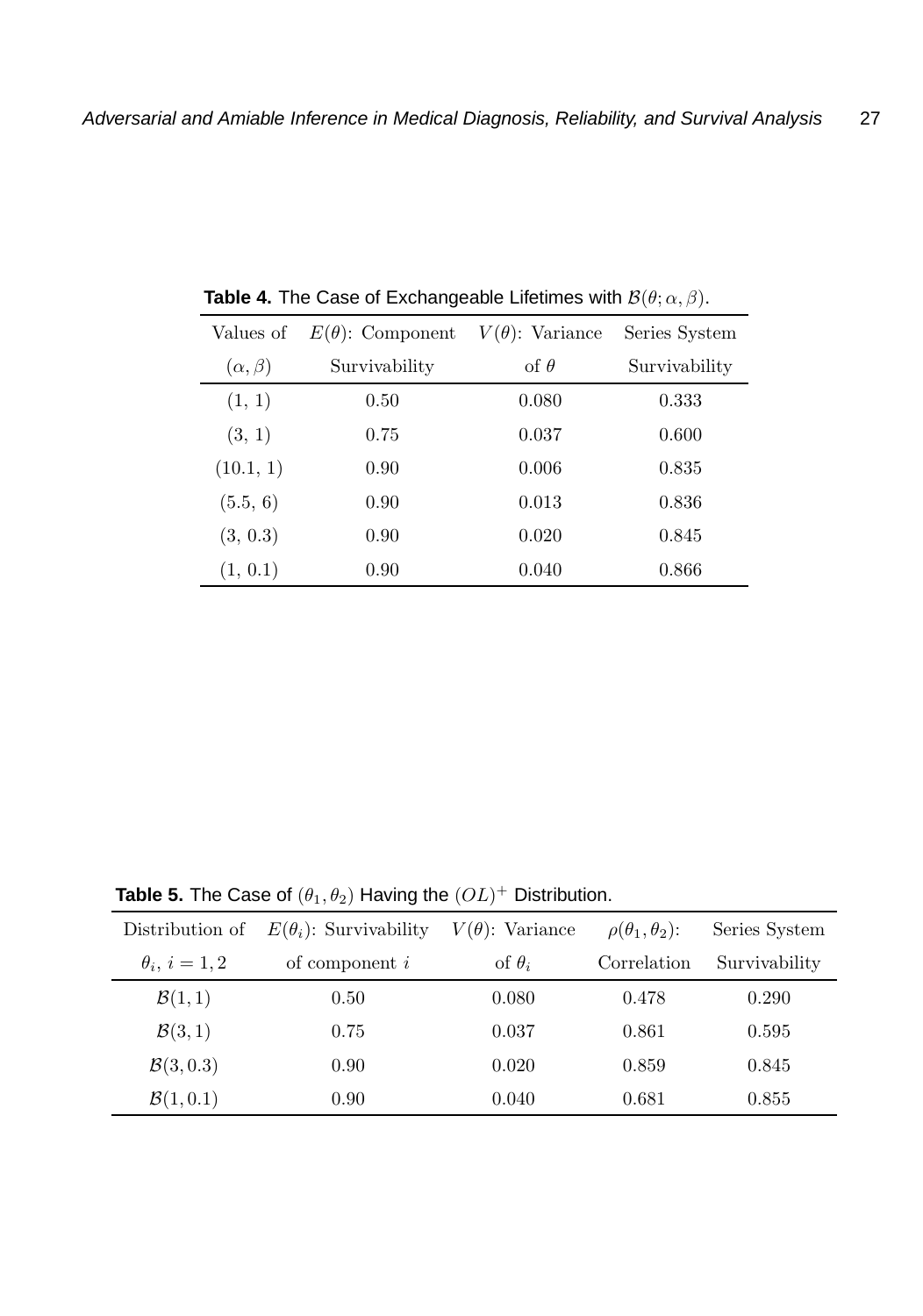An examination of the entries in the last four rows of Table 4 suggests that the survivability of the series system increases with the variance of  $\theta$ . The same is also true when we look at the last two rows of Table 5, and this is despite the fact that the entry for  $\rho(\theta_1, \theta_2)$ in row three is larger than the corresponding entry in row four.

Recall that the survivability of a two-component series system when  $\theta_i \sim \mathcal{B}(1,1)$ ,  $i =$ 1, 2, and  $\theta_1$  and  $\theta_2$  independent, is 0.25 – see Equation [\(5\)](#page-22-1). Comparing this 0.25 with entries in the last column of Tables 4 and 5 suggests that all else being equal, series system survivability increases with the strength of dependence between  $\theta_1$  and  $\theta_2$ .

Moving on to the scenario wherein the interdependence between  $\theta_1$  and  $\theta_2$  is described by an AN(5) model, suppose that  $\alpha_1 = \alpha_2 = \alpha_5 = 10$ , and  $\alpha_3 = \alpha_4 = 0.1$ . Then,  $\theta_1 \sim \mathcal{B}(10.1, 10.1)$  and  $\theta_2 \sim \mathcal{B}(10.1, 10.1)$ , so that  $E(\theta_i) = 0.5$ ,  $V(\theta_i) = 0.012$ ,  $i = 1, 2$ , and from Table 1 of [Arnold and Ng \(2011](#page-29-2)),  $\rho(\theta_1, \theta_2) = 0.484$ . These entities yield 0.255 as the system survivability. The closest match to the above choices of  $E(\theta_i)$ ,  $i = 1, 2$ , and  $\rho(\theta_1, \theta_2)$ , is the first row of Table 5, for which the value of the system survivability is 0.29. This result could prompt the claim that an  $AN(5)$  model for interdependence may yield conservative assessments of system survivability as compared to a suitably matched  $(OL)^+$  model. But any such claim should be tempered by the fact that in the  $(OL)^+$  case,  $V(\theta_i)$ ,  $i = 1, 2$ , is 0.08, whereas its value in a corresponding  $AN(5)$  case is 0.012, and our previous conjecture that the greater the marginal variance, the larger is the survivability.

To affirm if the claim of conservative survivability assessment is generally true in all cases entailing the  $AN(5)$  distribution, we consider two other combinations of values of the  $\alpha_i$ 's,  $i = 1, \ldots, 5$ . Specifically, setting  $\alpha_1 = \alpha_2 = 10$ ,  $\alpha_3 = \alpha_4 = 0.1$ , and  $\alpha_5 = 1$ , yields  $E(\theta_1) = E(\theta_2) = 0.9, V(\theta_1) = V(\theta_2) = 0.007, \text{ and } \rho(\theta_1, \theta_2) = 0.755$ ; this is a close match to row three of Table 5. By contrast, setting  $\alpha_1 = 5$ ,  $\alpha_2 = 10$ ,  $\alpha_3 = \alpha_4 = 0.1$  and  $\alpha_5 = 0.5$ , provides a close match to row four of Table 5. The only caveat here is that the marginal distributions of  $\theta_1$  and  $\theta_2$  are different; see rows three and four of Table 6, which summarizes the consequences of these choices. A match for row two of Table 5 has not been considered.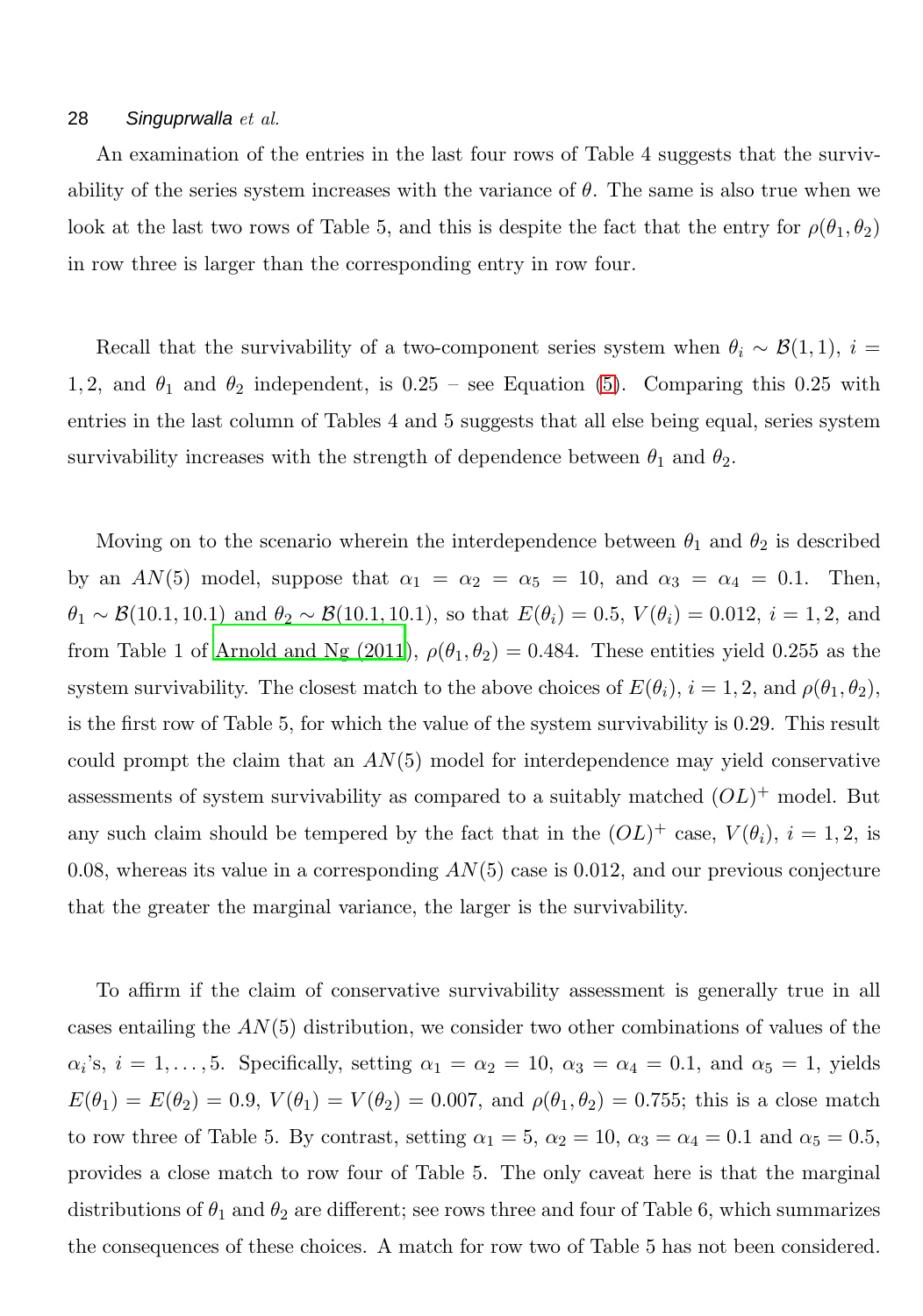| Distribution of          | $E(\theta_i)$ : Survivability | $V(\theta)$ : Variance | $\rho(\theta_1,\theta_2)$ : | Series System |
|--------------------------|-------------------------------|------------------------|-----------------------------|---------------|
| $\theta_i, i=1,2$        | of component $i$              | of $\theta_i$          | Correlation                 | Survivability |
| B(10.1, 10.1)            | 0.50                          | 0.012                  | 0.484                       | 0.255         |
| B(10.1, 1.1)             | 0.90                          | 0.007                  | 0.755                       | 0.815         |
| $\mathcal{B}(5.1, 0.6)$  | 0.89                          | 0.014                  | 0.675                       | 0.840         |
| $\mathcal{B}(10.1, 0.6)$ | 0.94                          | 0.004                  | 0.675                       | 0.840         |
|                          |                               |                        |                             |               |

**Table 6.** The Case of  $(\theta_1, \theta_2)$  Having the  $AN(5)$  Distribution.

#### 4.6. Discussion and Summary Remarks on Section 4

Comparing the system survivability entry of row two of Table 6 with that of row four of Table 5, and row three (four) of Table 6 with that of row four of Table 5, reaffirms the claim, that all things being equal, the choice of an  $AN(5)$  model for the interdependence between the propensities  $\theta_1$  and  $\theta_2$  results in conservative assessments of system survivability as compared to the  $(OL)^+$  model. But this model could be a feature of the fact that the  $AN(5)$  distribution tends to be more concentrated than the  $(OL)^+$  distribution. From the viewpoint of safety and risk, conservative assessments of survivability may be more desirable than those that tend to be on the optimistic side. Thus, the choice of what joint distribution to use, the  $(OL)^+$  or the  $AN(5)$  depends, in the case of a series system, to ones disposition to the risk of system failure. The  $AN(5)$  bivariate beta distribution being more concentrated than a corresponding matched  $(OL)^+$  distribution tends to yield more conservative assessment of series system reliability.

The essential import of the material of Section 4 is two-fold. The first is approach for incorporating positive dependence for the survivability assessment of a (two-component) series system using bivariate beta distributions on a unit square. The extension to parallel systems is relatively straightforward. Generalization to multi-component systems and networks is a challenge that remains to be addressed. For this, an essential first step would be to develop families of joint distributions (with interdependence) on a unit cube. Alternatively, one could modularize a system in terms of independent pairs, each pair being a series (parallel) system of interdependent lifetimes.

The second import of this section is a closer look into the architecture of dependent and independent lifetimes; see Figure [2.](#page-24-0) The key point here is that any assumption of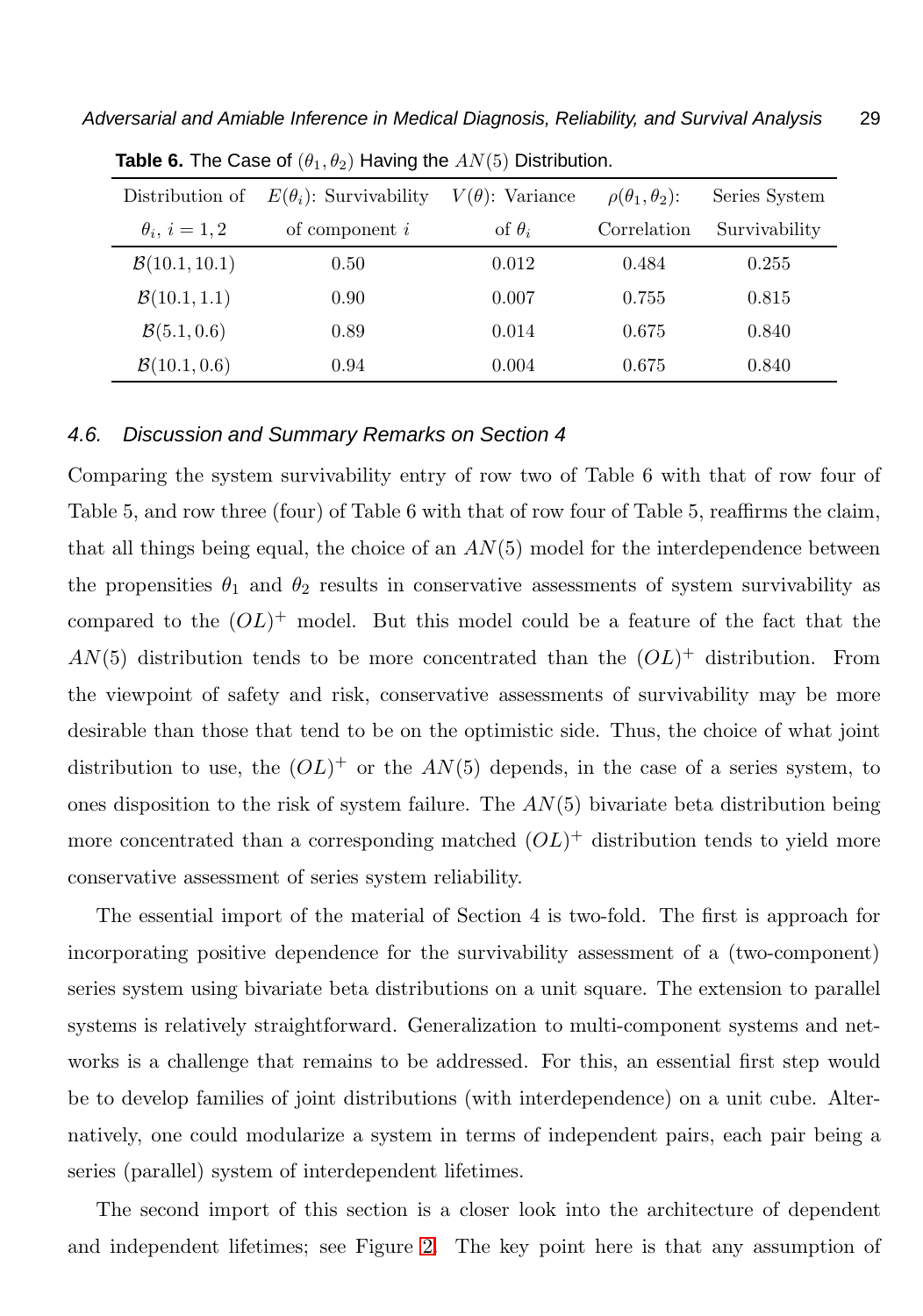independent lifetimes has to be justified, at a minimum, via a two-stage argument. This latter point may not have been made transparent in the past.

# **Acknowledgements**

Professor Vijay Nair, the Editor, hit the nail on the head by advising us how to re-organize and streamline the paper; deeply appreciated. The insightful comments of Referee III helped improve the technical content of the paper. Referee II, though unsupportive of this work, ended up making valuable comments which enabled added verbiage to improve clarity. The positive comments of Referee I who elegantly summarized the gist of the paper and suggested a sharper focus are deeply appreciated. Overall, the review process was both a pleasurable and productive experience.

Nozer D. Singupurwalla's work was supported by The US Army Research Grant W911NF-09-1-0039, The US National Science Foundation Grant DMS-09-15156, The City University of Hong Kong [Project Numbers 9380068 and 9042083 (Hong Kong GRF)]. Hon Keung Tony Ng's work was supported by a grant from the Simons Foundation (#280601 to Tony Ng).

# **References**

- <span id="page-29-0"></span>Arjas, E. (1993). Information and reliability: A Bayesian perspective. In *Reliability and Decision Making,* (eds. R. Barlow, C. Clarotti, and F. Spizzichino), pp. 115–136. London, UK: Chapman & Hall.
- <span id="page-29-4"></span>Arjas, E. & Norros, I. (1984). Life lengths and association: A dynamic approach. *Mathematics of Operations Research*, 9, 151–158.
- <span id="page-29-2"></span>Arnold, B.C. & Ng, H.K.T. (2011). Flexible bivariate beta distributions. *Journal of Multivariate Analysis*, 102, 1194–1202.
- <span id="page-29-3"></span>Balakrishnan, N. & Lai, C.D. (2009). *Continuous Bivariate Distributions*, Second Edition. New York, NY: Springer.
- <span id="page-29-1"></span>Barlow, R.E., Clarotti, C.A. & Spizzichino, F. (eds) (1993) *Reliability and Decision Making.* London, UK: Chapman & Hall.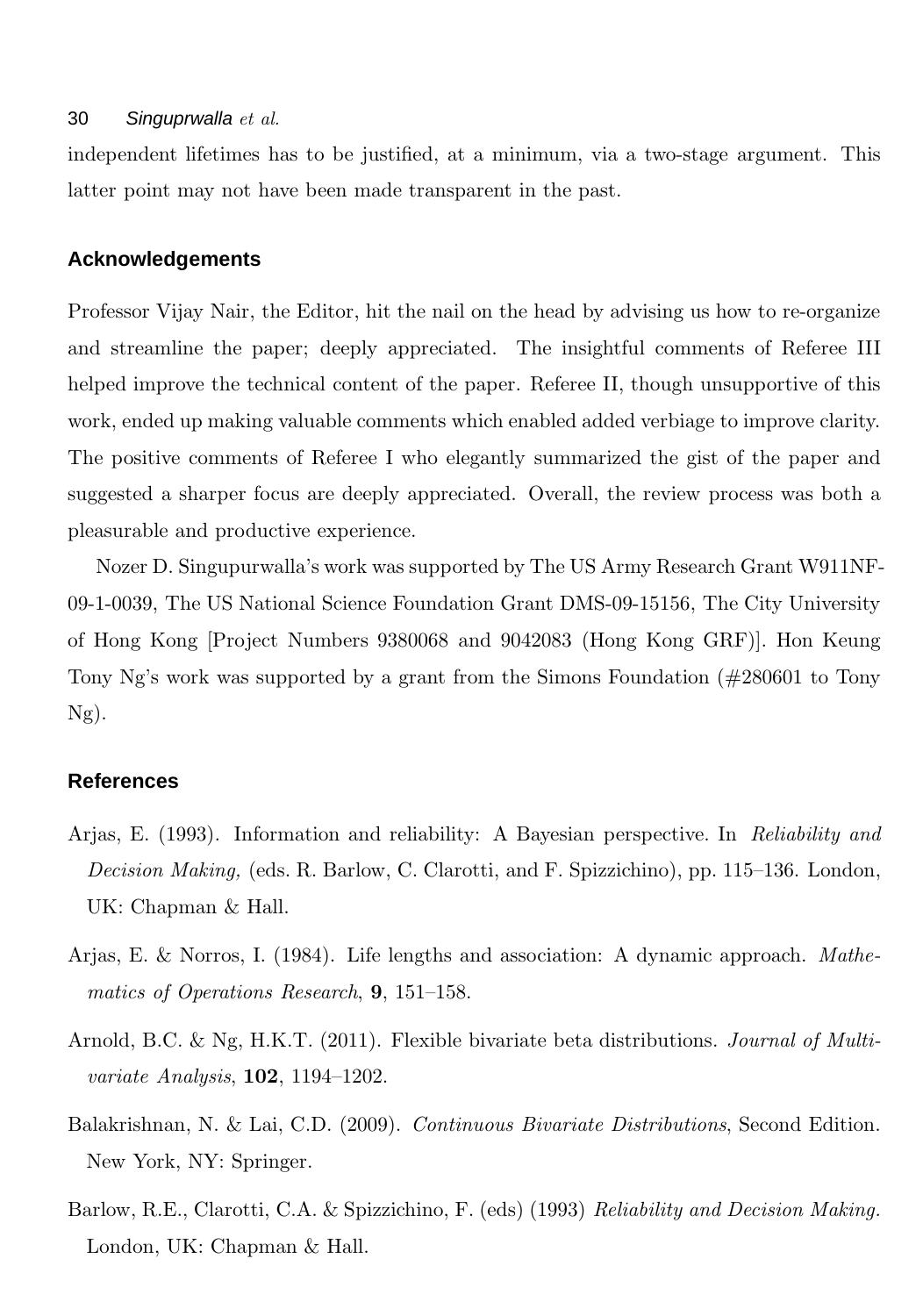<span id="page-30-5"></span>Adversarial and Amiable Inference in Medical Diagnosis, Reliability, and Survival Analysis 31 Barlow, R.E. & Pereira, C. (1993). Influence diagrams and decision modelling. In *Reliability and Decision Making,* (eds. R. Barlow, C. Clarotti, and F. Spizzichino), pp. 87–100. London, UK: Chapman & Hall.

<span id="page-30-4"></span>Cornfield, J. (1969). The Bayesian outlook and its application. *Biometrics*, 25, 617–657.

- <span id="page-30-10"></span>Dawid, A.P. (1976) Properties of diagnostic data distributions. *Biometrics*, 32, 647–658.
- <span id="page-30-0"></span>de Finetti, B. (1937) Foresight: Its logical laws, its subjective sources. *Ann. Inst. H. Poincaré*, **7**, 1–68.
- <span id="page-30-9"></span>Gastwirth, J.L. (1987) The statistical precision of medical screening procedures: Application to polygraph and AIDS antibodies test data. *Statistical Science*, 2, 211–352.
- <span id="page-30-11"></span>Gastwirth, J.L., Johnson, W.O. & Reneau, D.M. (1991). Bayesian analysis of screening data: Application to AIDS in blood donors. *The Canadian Journal of Statistics*, 19, 135–150.
- <span id="page-30-8"></span>Gupta, A.K., Orozco-Castañeda, J.M. & Nagar, D.K. (2011). Non-central bivariate beta distribution. *Statistical Papers*, 52, 139–152.
- <span id="page-30-7"></span>Gupta, A.K. & Wong, C.F. (1985). On three and five parameter bivariate beta distributions. *Metrika*, 32, 85–91.
- <span id="page-30-12"></span>Hand, D.J. & Yu, K. (2001). Idiot's Bayes – Not so stupid after all? *International Statistical Review*, 69, 385–398.
- <span id="page-30-2"></span>Humphreys, P. (1985). Why Propensities Cannot be Probabilities? *The Philosophical Review*, 94, 557–570.
- <span id="page-30-3"></span>Jeffreys, H. (1961). *Theory of Probability,* 3rd Edition. Clarendon: Oxford.
- <span id="page-30-6"></span>Jones, M.C. (2001). Multivariate t and beta distributions associated with the multivariate F distribution. *Metrika*, 54, 215–231.
- <span id="page-30-1"></span>Kolmogorov, A.N. (1969). The Theory of Probability. In *Mathematics: Its Content, Methods, and Meaning*, 2nd Edition, (eds. A. D. Aleksandrov, A. N. Kolmogorov, M. A. Lavrent'ev), pp. 229–264. Cambridge, MA: M.I.T. Press.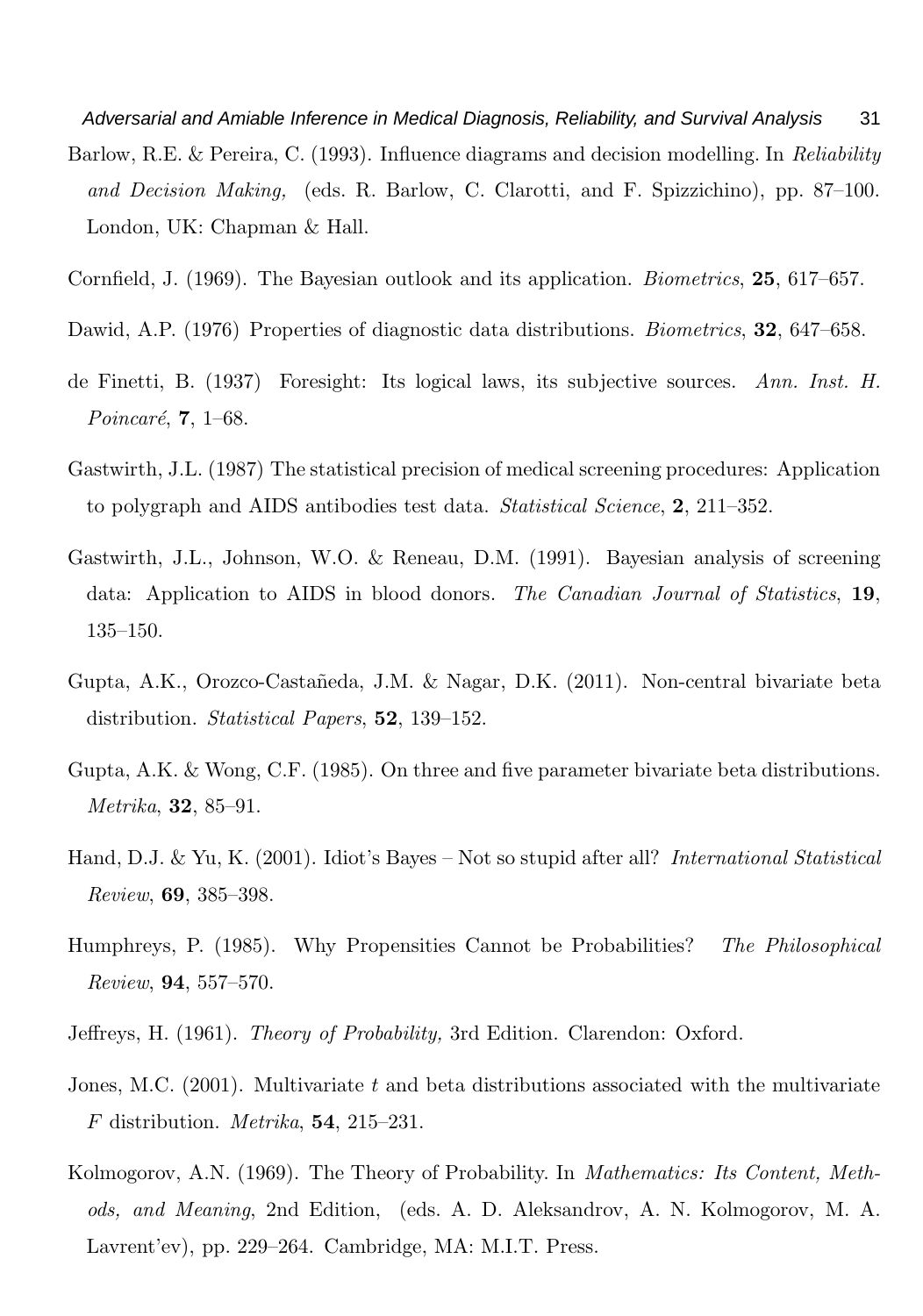- <span id="page-31-2"></span>Lindley, D.V. & Singpurwalla, N.D. (2002). On exchangeable, causal and cascading failures. *Statistical Science*, 17, 149–233.
- <span id="page-31-5"></span>Miller, R.W. (1975). Propensity: Popper or Peirce? *British Journal for the Philosophy of Science*, 26, 123–132.
- <span id="page-31-10"></span>Nadarajah, S. & Kotz, S. (2005). Some bivariate beta distributions. *Statistics*, 39, 457–466.
- <span id="page-31-11"></span>Nadarajah, S. (2009). A bivariate distribution with gamma and beta marginals with application to drought data. *Journal of Applied Statistics*, 36, 277–301.
- <span id="page-31-1"></span>Neyman, J. (1957). 'Inductive behavior' as a basic concept of philosophy of science. *Review of the International Statistical Institute*, 25, 7–22.
- <span id="page-31-9"></span>Olkin, I. & Liu, R. (2003). A bivariate beta distribution. *Statistics & Probability Letters*, 62, 407–412.
- <span id="page-31-12"></span>Pereira, C.A.B. & Pericchi, L.R. (1990). Analysis of diagnosability. *Journal of the Royal Statistical Society Series C, Applied Statistics*, 39, 189–204.
- <span id="page-31-0"></span>Popper, K.R. (1959). The Propensity Interpretation of Probability. *The British Journal for the Philosophy of Science*, 10, 25–42.
- <span id="page-31-6"></span>Savage, L.J. (1954). *The Foundations of Statistics.* New York, NY: Wiley.
- <span id="page-31-7"></span>Singpurwalla, N.D. (2001). Cracks in the empire of chance: flaws in the foundations of reliability. *International Statistical Review*, 10, 53–78.
- <span id="page-31-4"></span>Singpurwalla, N.D. (2006). *Reliability and Risk: A Bayesian Perspective.* New York, NY: Wiley.
- <span id="page-31-3"></span>Singpurwalla, N.D. (2009). The utility of reliability and survival. *The Annals of Applied Statistics*, 3, 1581–1596.
- <span id="page-31-8"></span>Spizzichino, F. (1993). A unifying model for the optimal design of life-testing and burn-in In *Reliability and Decision Making,* (eds. R. Barlow, C. Clarotti, and F. Spizzichino), pp. 189–210. London, UK: Chapman & Hall.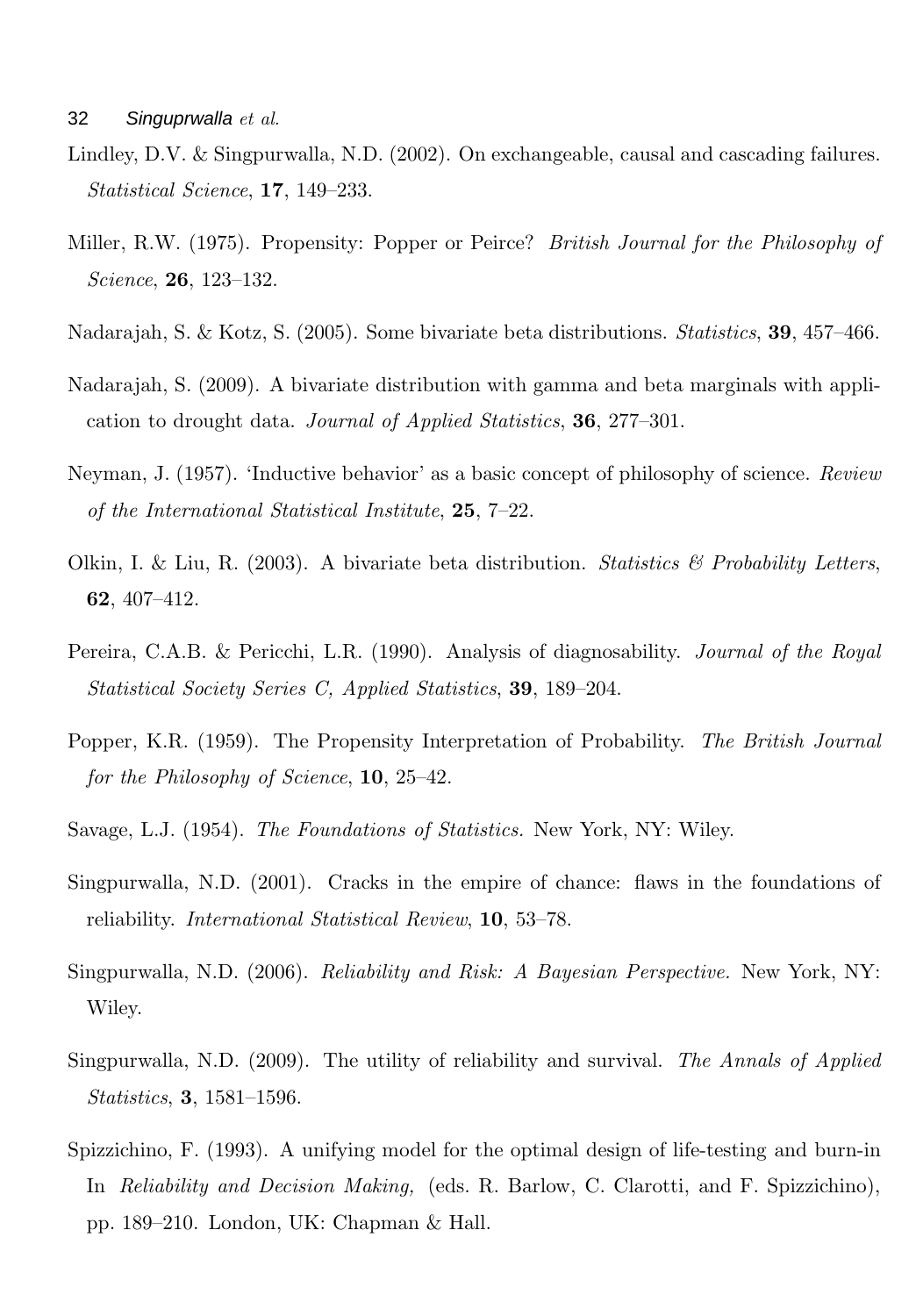For  $n = 8$ , [Arnold and Ng \(2011\)](#page-29-2) introduced the  $AN(8)$  distribution discussed below. However, its closure properties and their relevance for inference in diagnostics were not explored. This section pertains to a discussion of these matters, and in a sense is a contribution to the applied probability aspect of this paper.

We start our discussion about closure by noting that since  $X = U_1/(U_1+U_3) \sim \mathcal{B}(\alpha_1, \alpha_3)$ ,  $1 - X = U_3/(U_1 + U_3)$  will also be  $\mathcal{B}(\alpha_3, \alpha_1)$ ; thus the univariate beta is closed under complementation. However, the univariate beta distribution of the first kind is not closed under reciprocation, because  $1/X = 1 + U_3/U_1$ , and  $U_3/U_1$  has what is known as an *inverted beta distribution* (or a *beta distribution of the second kind*) with parameter  $(\alpha_1, \alpha_3)$ , hence-forth, denote  $\mathcal{B}^2(\alpha_1, \alpha_3)$ . In general, the beta distribution of the second kind with parameters  $\alpha$ and  $\beta$  is the distribution of the ratio of two independent gamma distributed random variables with shape parameters  $\alpha$  and  $\beta$ , respectively, and a common scale parameter. Contrast the beta distribution of the second kind with the beta distribution of the first kind which is the ratio of two dependent gamma distributed random variables. The probability density at x of a beta distribution of the second kind with parameters  $\alpha$  and  $\beta$  is

$$
f(x; \alpha, \beta) = \frac{\Gamma(\alpha + \beta)}{\Gamma(\alpha)\Gamma(\beta)} x^{\alpha - 1} (1 + x)^{-(\alpha + \beta)}, \ x \ge 0;
$$

here  $\Gamma(\alpha) = \int_0^\infty s^{\alpha-1} e^{-s} ds$ , is the gamma function. Note that since  $X = U_1/(U_1 + U_3) \sim$  $\mathcal{B}(\alpha_1, \alpha_3), X/(1-X) = U_1/U_3 \sim \mathcal{B}^2(\alpha_1, \alpha_3), \text{ and that } (1-X)/X = U_3/U_1 \sim \mathcal{B}^2(\alpha_3, \alpha_1).$ Thus, the beta distribution of the second kind is *closed* under reciprocation. The above observations enable us to argue that the  $AN(8)$  distribution is closed under complementation. But before doing so, it is helpful to give a summarized perspective on the closure properties of the multivariate beta distribution.

Since the marginal distributions of the  $(OL)^+$  and the  $(OL)^-$  family of bivariate beta distributions are a univariate beta, we say that the  $(OL)^+$  and the  $(OL)^-$  family of distributions are *closed* under *marginal complementation*. The same is also true of the joint distribution of  $(1 - X, 1 - Y)$ , the bivariate complementation of  $(OL)$ , henceforth denoted  $(OL)^*$ . By complementation of X we mean a consideration of  $(1-X)$ . A comparison of the joint probability density functions of the  $(OL)^+$  and the  $(OL)^-$  distributions shows that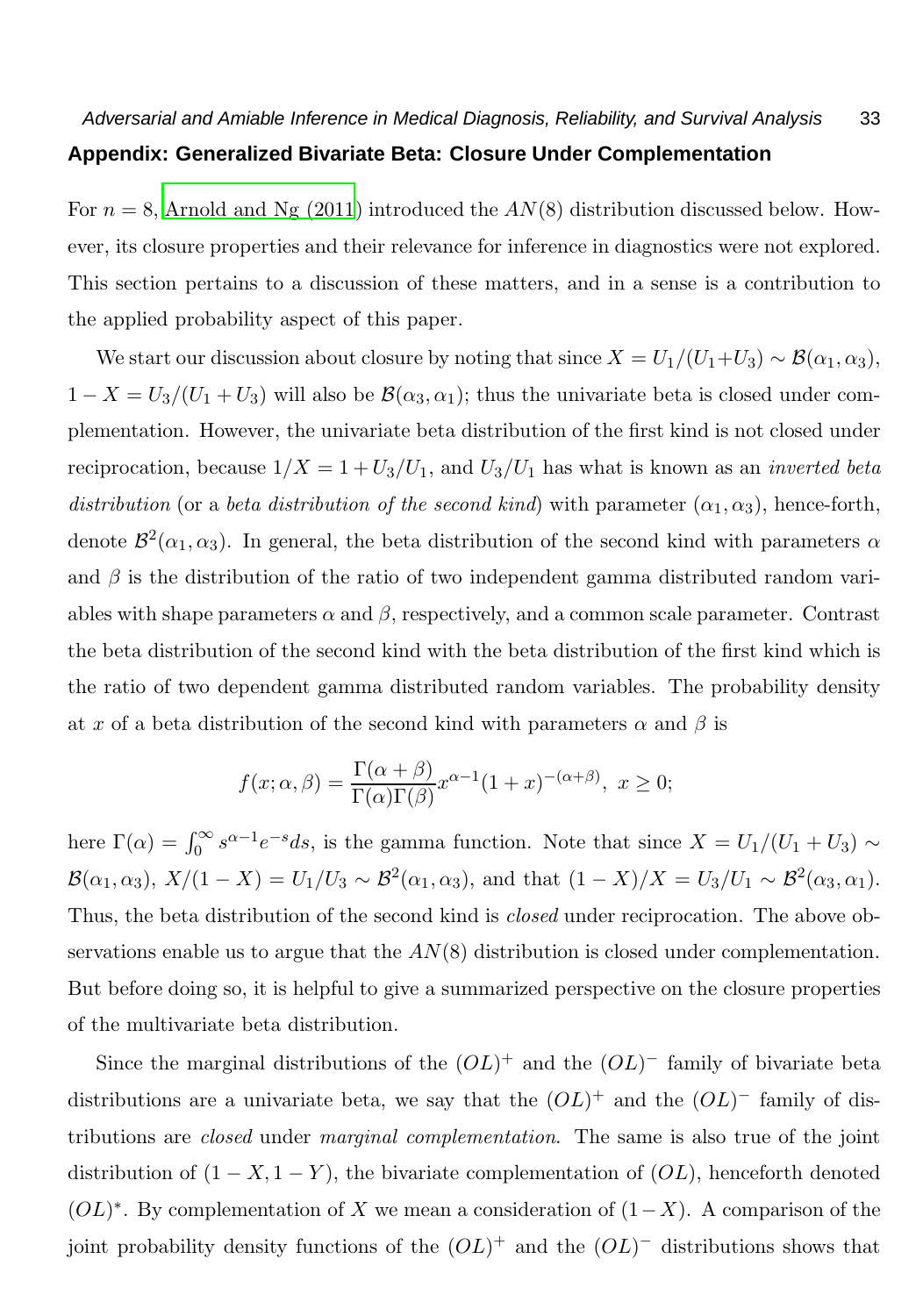they are different. Similarly, with a comparison of the joint probability density functions of  $(OL)^+$  and  $(OL)^-$ , and  $(OL)^+$  and  $(OL)^*$ . Such comparisons lead to the claim that the  $(OL)^+$ ,  $(OL)^-$ , and the  $(OL)^*$  are *not closed* under *coordinate-wise and joint complementation*. Since the  $AN(5)$  family of distributions encompasses the  $(OL)^+$  family, we claim that like the (OL) <sup>+</sup> family, the AN(5) is *not closed* under *coordinate-wise* and *joint complementation*.

For  $n = 8$ , the  $AN(8)$  construction begins with random variables V and W, where

$$
V = \frac{U_1 + U_5 + U_7}{U_3 + U_6 + U_8}
$$
 and  $W = \frac{U_2 + U_5 + U_8}{U_4 + U_6 + U_7}$ .

Since V and W are ratios of independent gamma distributed random variables, their distributions are beta distributions of the second kind, but since  $V$  and  $W$  share common elements, their joint distribution is a bivariate beta distribution of the second kind, denoted  $\mathcal{B}^2(2)[\alpha_1,\ldots,\alpha_8]$  or simply  $\mathcal{B}^2(2)[\alpha]$ . It is easy to see that this bivariate beta distribution of the second kind is *closed* under *coordinate-wise* and *joint complementation*. That is,

$$
(V,W) \sim \mathcal{B}^2(2)[\boldsymbol{\alpha}] \Longrightarrow (V,W^{-1}) \sim (V^{-1},W) \sim (V^{-1},W^{-1}) \sim \mathcal{B}^2(2)[\boldsymbol{\alpha}].
$$

If we now let

$$
X_2 = \frac{V}{1+V} = \frac{U_1 + U_5 + U_7}{U_1 + U_3 + U_5 + U_6 + U_7 + U_8},
$$
  
and  $Y_2 = \frac{W}{1+W} = \frac{U_2 + U_5 + U_8}{U_2 + U_4 + U_5 + U_6 + U_7 + U_8},$ 

then the  $\mathcal{B}^2(2)[\alpha]$  distribution of  $(V, W)$  implies that the joint distribution of  $(X_2, Y_2)$  is a bivariate beta, namely,  $\mathcal{B}(2)[\alpha]$ . This  $AN(8)$  distribution is indeed the generalized bivariate beta (GBB) which titles this section.

It is easy to see that the marginal distributions of  $X_2$  and  $Y_2$  are beta distributions. The  $(GBB)$  distribution includes the  $(OL)^+$ , the  $(OL)^-$ , and the  $(OL)^*$  as special cases, each encompassing the non-negative, the non-positive, and the non-negative dependencies, respectively. This is because the  $(OL)^+$  family is obtained by setting  $\alpha_3 = \alpha_4 = \alpha_5 = \alpha_7 =$  $\alpha_8 = 0$ , the  $(OL)^-$  family by setting  $\alpha_2 = \alpha_3 = \alpha_5 = \alpha_6 = \alpha_7 = 0$ , or by setting  $\alpha_1 = \alpha_4 =$  $\alpha_5 = \alpha_6 = \alpha_8 = 0$ , and the  $(OL)^*$  family by setting  $\alpha_1 = \alpha_2 = \alpha_6 = \alpha_7 = \alpha_8 = 0$ .

To see why the (*GBB*) family is *closed* under *coordinate-wise complementation*, let  $Y_2^*$  =